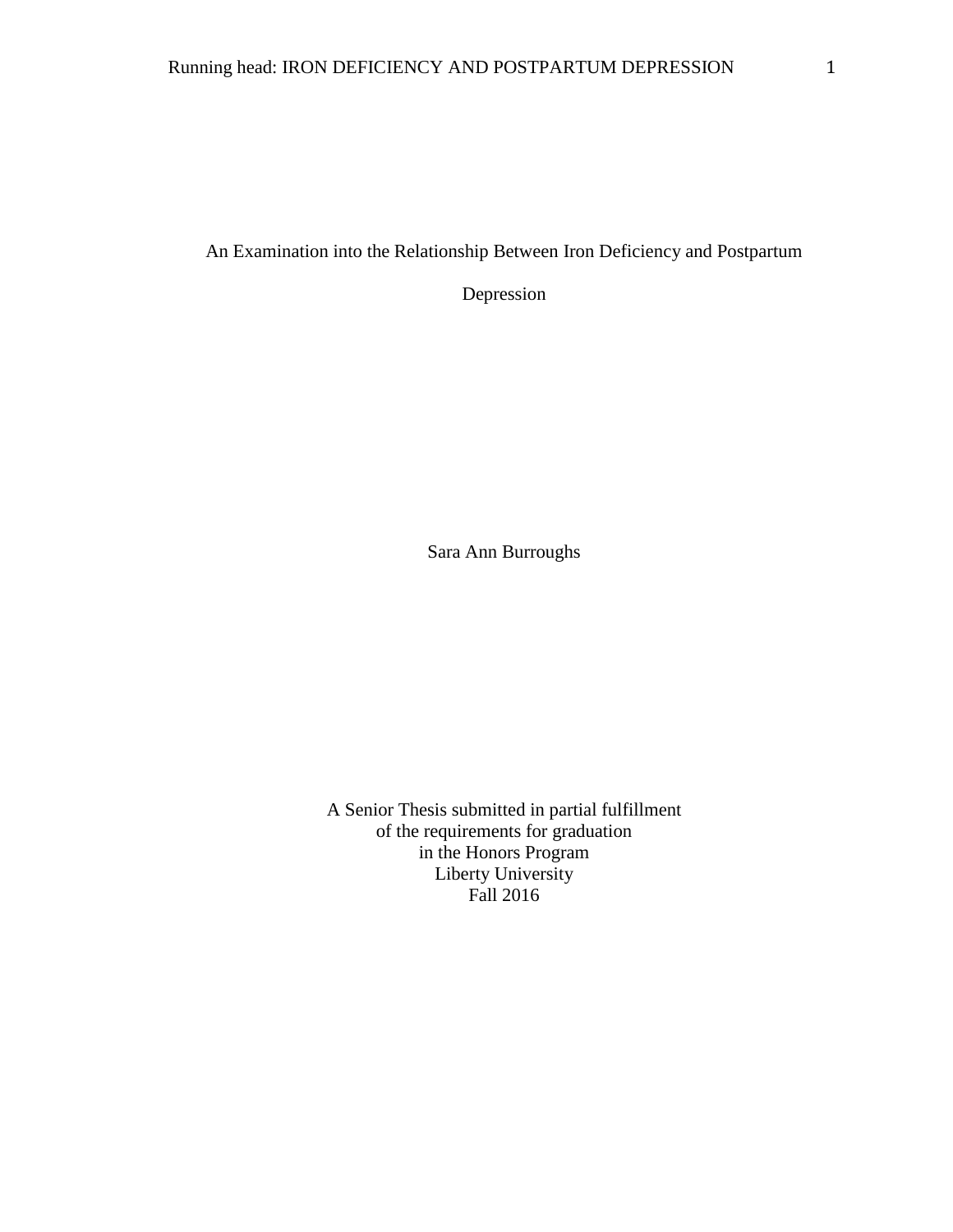Acceptance of Senior Honors Thesis

This Senior Honors Thesis is accepted in partial fulfillment of the requirements for graduation from the Honors Program of Liberty University.

> Kimberly Brown, DNP Thesis Chair

\_\_\_\_\_\_\_\_\_\_\_\_\_\_\_\_\_\_\_\_\_\_\_\_\_\_\_\_\_\_

Chad Magnuson, Ph.D. Committee Member

\_\_\_\_\_\_\_\_\_\_\_\_\_\_\_\_\_\_\_\_\_\_\_\_\_\_\_\_\_\_

Linda Gregory, MSN Committee Member

\_\_\_\_\_\_\_\_\_\_\_\_\_\_\_\_\_\_\_\_\_\_\_\_\_\_\_\_\_\_

Brenda Ayres, Ph.D. Honors Director

\_\_\_\_\_\_\_\_\_\_\_\_\_\_\_\_\_\_\_\_\_\_\_\_\_\_\_\_\_\_

\_\_\_\_\_\_\_\_\_\_\_\_\_\_\_\_\_\_\_\_\_\_\_\_\_\_\_\_\_\_ Date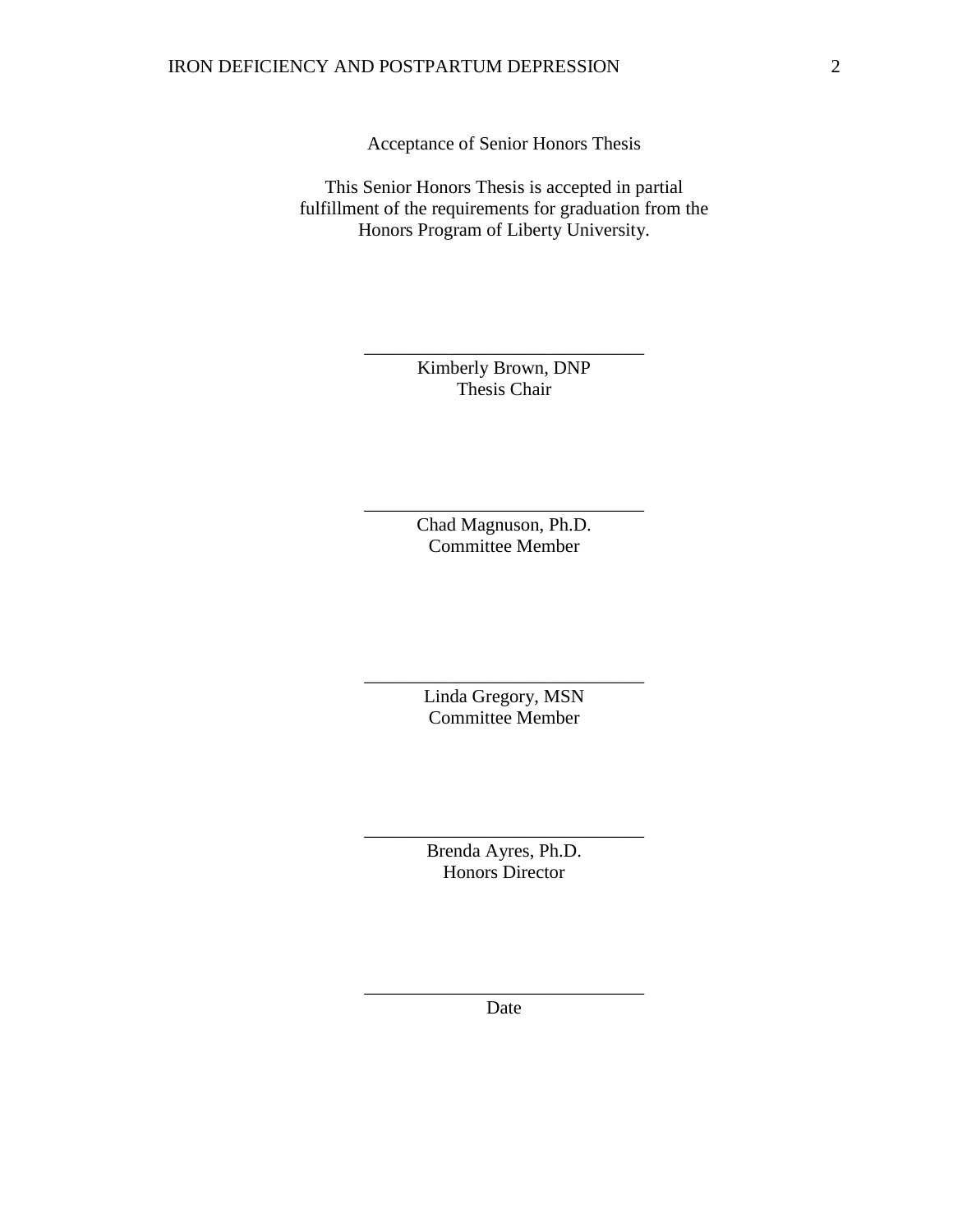#### Abstract

Postpartum depression is recognized as the most common complication of childbearing; however, its etiology remains fairly undetermined. Many different influences have been hypothesized as to what may cause postpartum depression, including changes in levels of various hormones (such as estrogen and progesterone), a decrease in serotonin, low levels of vitamin D, social factors, and iron deficiency. The lack of strong evidence for one specific cause makes it fairly clear that there are many factors that play a role in the development of postpartum depression. Iron deficiency is one issue that is thought to contribute to the development of postpartum depression due to iron's role of oxygenating the brain, as well as in the synthesis of some neurotransmitters and enzymes in the nervous system. Therefore, iron deficiency can result in decreased oxygenation of the brain tissue, which can result in depression symptoms, and it can also decrease the number of certain neurotransmitters that are linked to depression.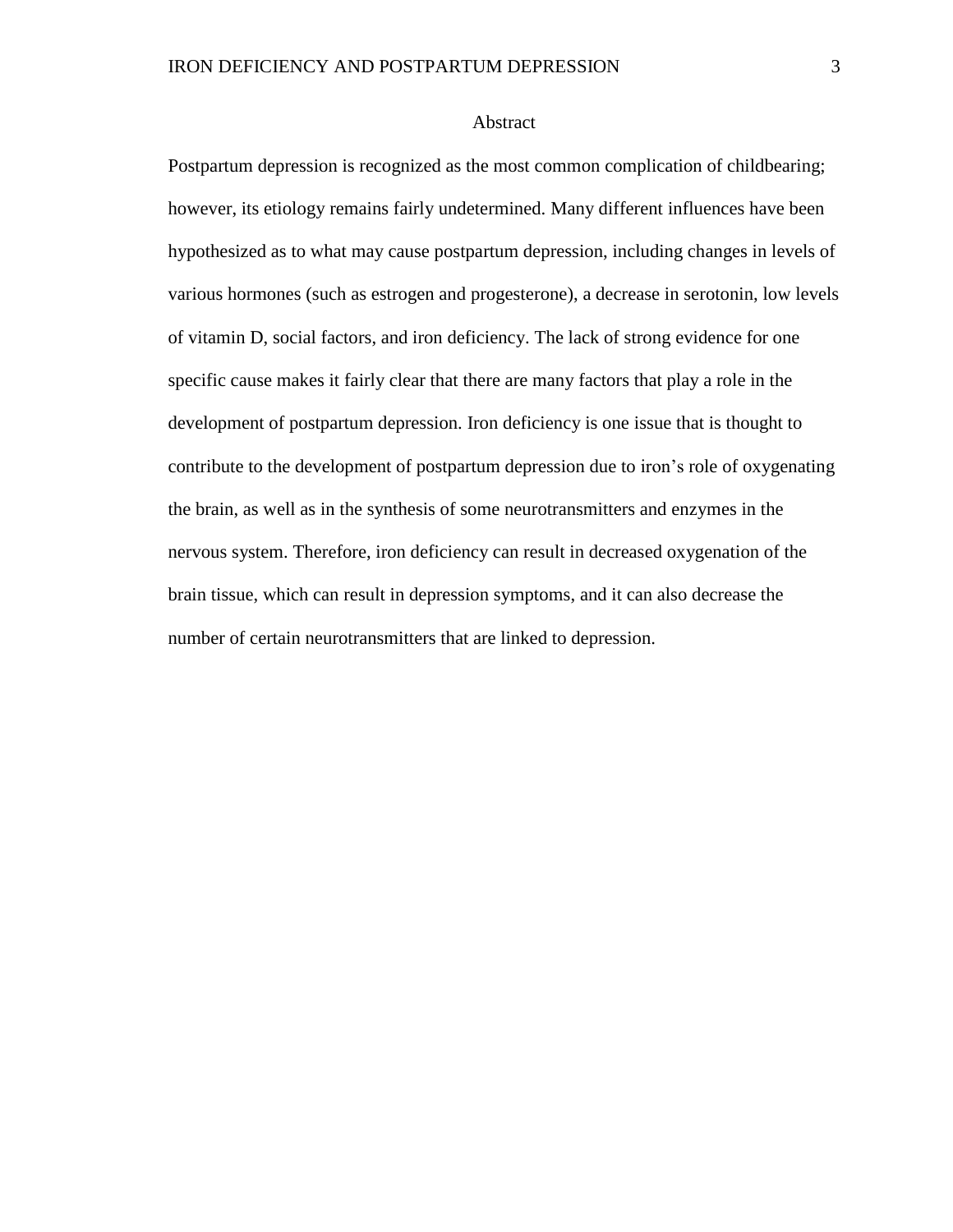An Examination into the Relationship Between Iron Deficiency and Postpartum

## Depression

## **Postpartum Depression**

Postpartum depression (PPD) is the commonly-known name for a depressive mood disorder that develops in women during pregnancy or following childbirth. According to Delrosario, Chang, and Lee (2013), PPD is the most common complication of childbearing as it occurs in about 15% of women in the postpartum period. Despite PPD's prevalence in postpartum women, its exact etiology remains unknown. Many causes have been speculated and examined including changes in levels of various hormones (such as estrogen and progesterone), a decrease in serotonin, low levels of vitamin D, social factors, and iron deficiency (Delrosario et al., 2013).

### **Clinical Manifestations and Diagnosis**

The 5 th edition of the *Diagnostic and Statistical Manual of Mental Disorders* (*DSM-5*) is the official manual used to diagnose mental health issues. Oddly enough, PPD does not exist in the *DSM*-5. The *DSM*-5 instead diagnoses PPD as a "major depressive disorder (MDD) with peripartum onset" (American Psychiatric Association, 2013). The previous edition of the *DSM*, the *DSM*-IV, used the specifier of "postpartum onset," but the *DSM*-5 made the change in time specifier as a result of acknowledging that half of major depressive episodes occur prior to delivery (Segre & Davis, 2013). The use of the new peripartum onset specifier allows for the inclusion of major depressive episodes that develop during pregnancy as well as during the four weeks following delivery (Black & Grant, 2014). The diagnostic criteria for MDD provided by the *DSM*-5 are when a patient meets five or more symptom criteria from a list including depressed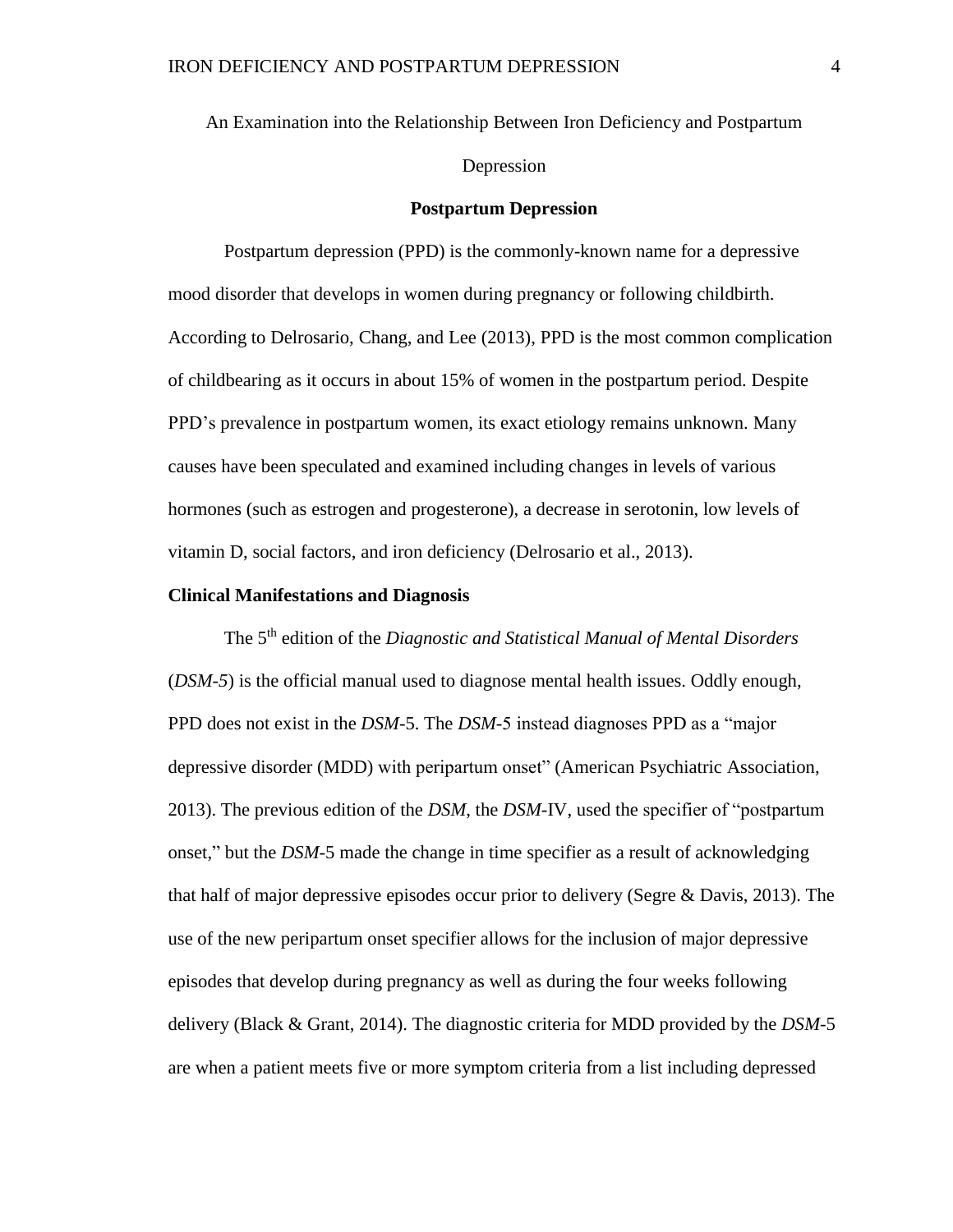mood, loss of interest or pleasure, significant weight loss or weight gain, insomnia or hypersomnia, psychomotor agitation, fatigue or loss of energy, feelings of worthlessness, diminished ability to think or concentrate, and suicidal ideation (Black & Grant, 2014).

Despite the *DSM*-5 setting the time frame for MDD with a peripartum onset to be during pregnancy and up to four weeks following delivery, in clinical practice, many women are not diagnosed until six weeks to three months postpartum (Ellsworth-Bowers & Corwin, 2012). In fact, the prevalence of PPD is about 7% in women during the first 3 months postpartum (Albacar, 2011). Although the *DSM* does not recognize PPD as its own diagnosis, the use of the term "postpartum depression" is accepted throughout the medical community, and in clinical practice, it is usual to have an onset past the timeframe set by the *DSM* (Bozoky & Corwin, 2002).

It is also important to note that PPD is not the same as "baby blues" or postpartum psychosis. "Baby blues," which are essentially mood swings, are common in many women in the early postpartum period. These mood swings are mild, often resolve within ten days, and are never associated with suicidal ideation. Postpartum psychosis, on the other hand, is to be taken extremely seriously. It rapidly occurs in the postpartum period and is associated with delusions, confused thinking, and disorganized behavior. The safety of the mother and baby is at risk in postpartum psychosis and hospitalization is often required (Delrosario et al., 2013).

The Edinburgh Postnatal Depression Scale (EPDS) is a widely used, ten question screening tool for PPD in pregnant or postpartum women (Cox, Holden, & Sagovsky, 1987). According to Bunevicius, Kusminskas, and Bunevicius (2009), the internal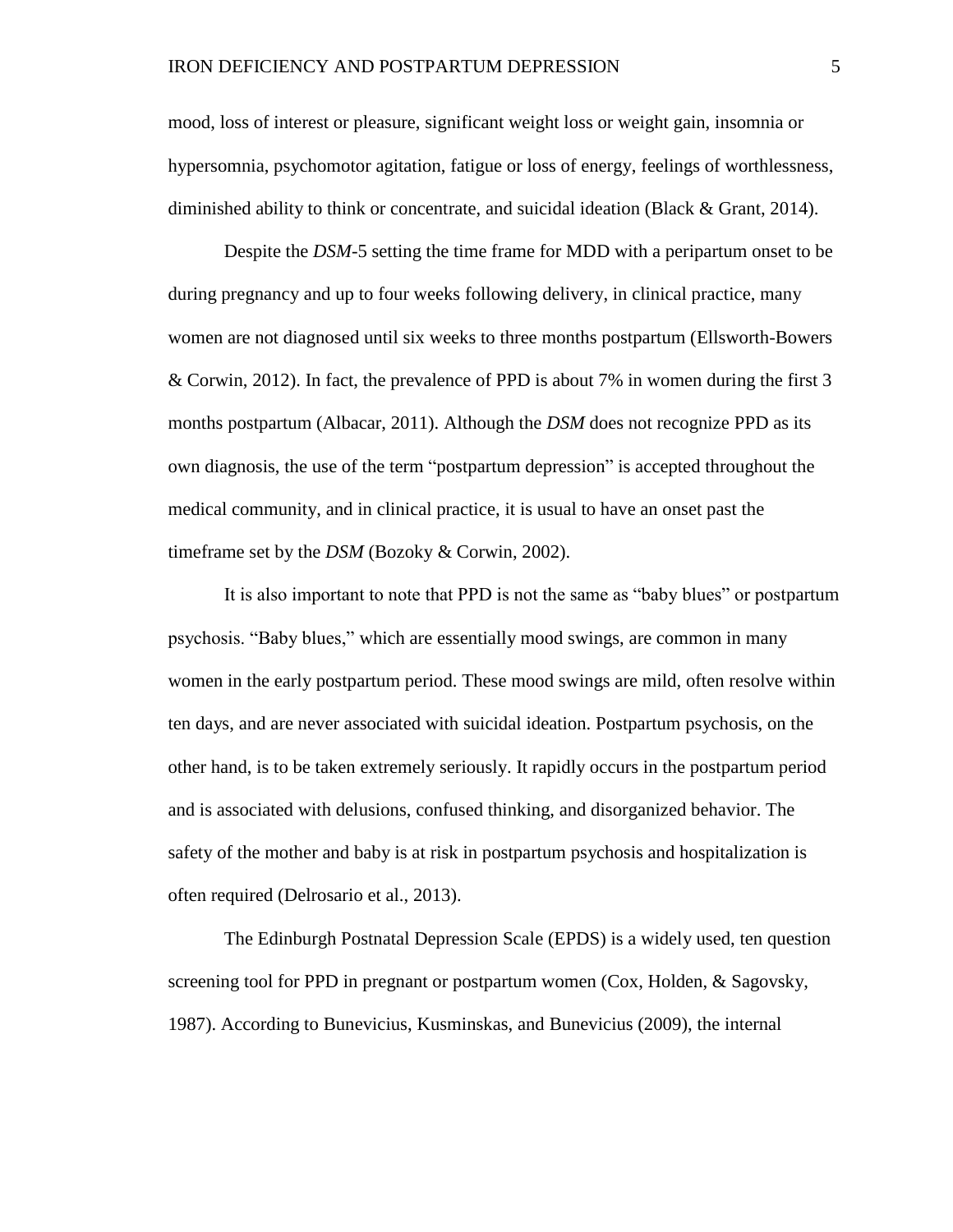consistency of the EPDS is 0.83 by means of the Chronbach alpha coefficient, which suggests adequate reliability.

Some examples of the types of questions asked are whether or not there has been a change in the woman's ability to find humor in her day-to-day life or whether or not she looks forward with enjoyment to things. The questions assess for feelings of anxiousness, unhappiness, insomnia, crying, and suicidal thoughts. The woman is to complete the questionnaire by herself and check which of the four responses most closely relates to how she has been feeling in the past seven days. The healthcare provider then grades the responses with a score of 0, 1, 2, or 3. The scores attributed to each response are then added together. A woman who has a total score of 10 or greater has possible depression and women who score above 13 are likely to be suffering from a depressive illness. It is of especially great importance to look at the woman's answer to the last question. The last question is a statement that says "the thought of harming myself has occurred to me" and the patient is to respond with "Yes, quite often", "sometimes", "hardly ever", and "never". Because this assesses for suicidal ideation, it is important to note the patient's response, regardless of the total score (Cox et al., 1987).

## **Treatment**

Traditional first-line therapy for treating PPD is the use of medications and/or psychotherapy. Psychotherapy--which may also be referred to as counseling-- is considered an appealing option especially to women who are breastfeeding in order to avoid any potential side effects on the baby. Selective serotonin reuptake inhibitors (SSRIs) are first line medication choices for the treatment of PPD and are considered effective in treating depressive symptoms. There is not a large body of evidence to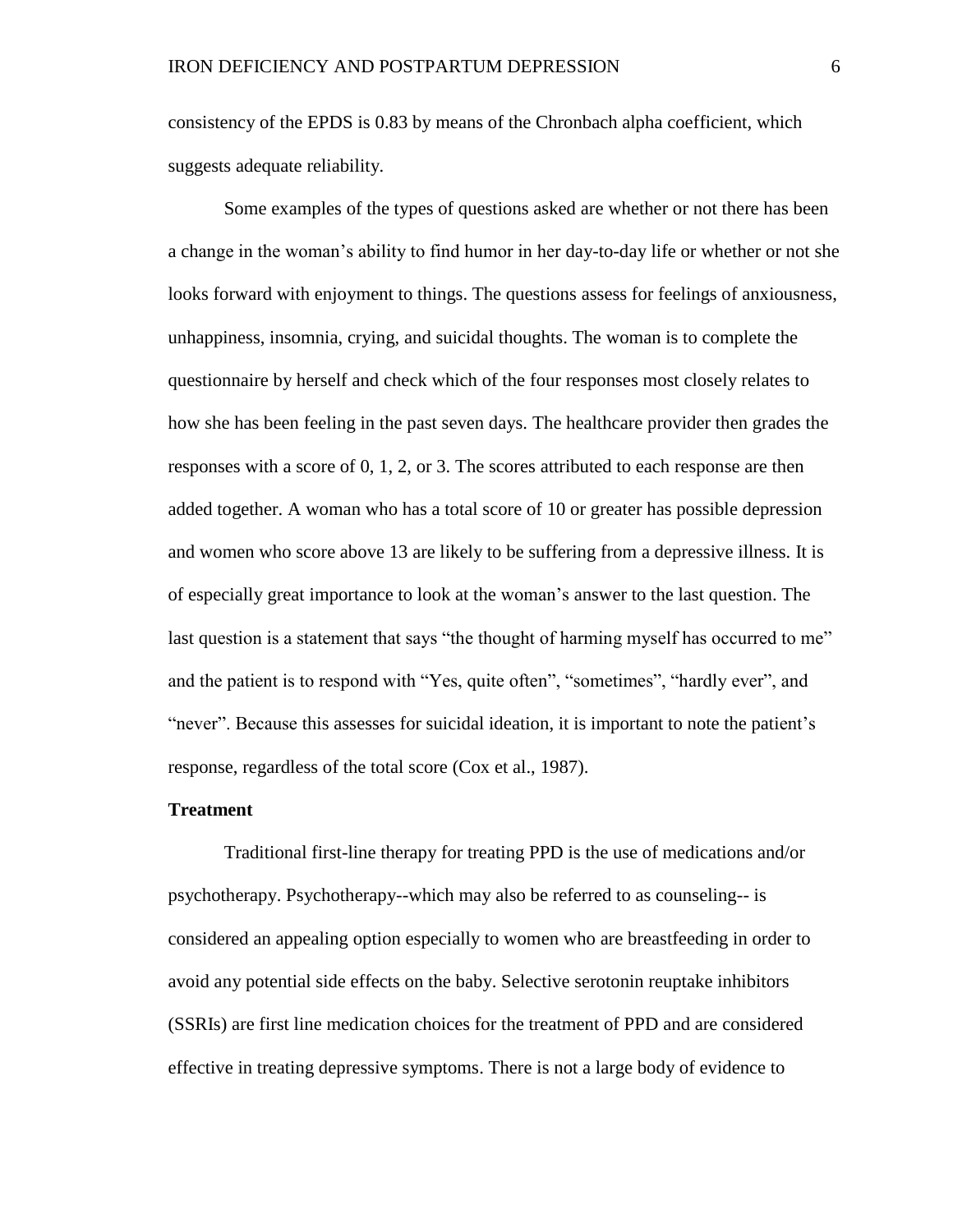contraindicate the use of antidepressants while breastfeeding; however, there are not many long-term studies to examine the effects they could potentially have on the baby. A common psychotherapy method used with PPD patients is cognitive behavior therapy. This type of therapy encourages patients to change their thought patterns, as well as improve their coping behaviors (Delrosario et al., 2013).

## **Iron Homeostasis**

Due to iron's role in oxygenation of the brain, as well as the function it plays in the synthesis of some neurotransmitters and enzymes in the nervous system, a deficiency in iron is hypothesized to have a responsibility in the development of PPD. It is therefore important to discuss how iron is absorbed in the body, factors that prevent absorption, and a more in depth look at the pathophysiology behind iron deficiency.

Iron is derived from the diet in two forms known as heme iron and non-heme iron. Heme iron is derived from food of animal sources whereas non-heme iron comes from all other sources. Molecularly, the difference between heme iron and non-heme is that heme iron is tightly bound to a porphyrin ring structure (heme), whereas non-heme iron is not. Heme iron is able to absorb into the bloodstream more easily than non-heme iron and is not as affected by components of the diet like non-heme iron is. Phytate, polyphenols, and tannic acid all inhibit the absorption of non-heme iron by binding to iron while it is in the gastrointestinal tract, thus making it unable to be absorbed from the gastrointestinal tract into the bloodstream. Citric acid, certain amino acids, and ascorbic acid are all known to help promote the absorption of non-heme iron into the bloodstream. Citric acid promotes non-heme iron absorption by chelating iron, while certain amino acids and ascorbic acid convert ferric iron (the form the non-heme iron takes in the gastrointestinal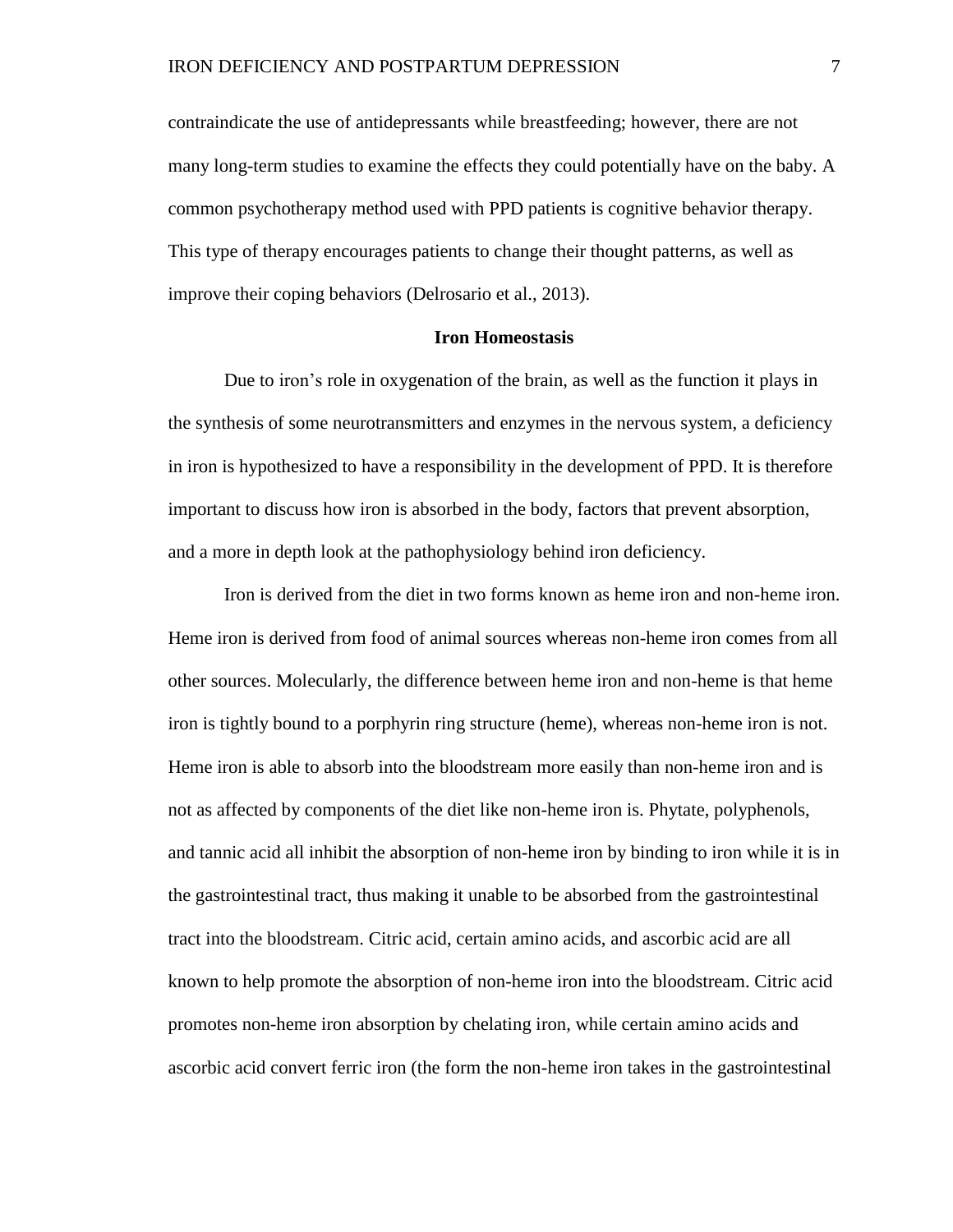tract) into a more soluble ferrous form. Due to the number of factors necessary to promote non-heme iron absorption, as well as the factors that antagonize non-heme absorption, the absorption of heme iron is considered more efficient than non-heme iron (Beard & Han, 2009).

Once iron is released into the body's circulation, it immediately binds with a βglobulin called apotransferrin. Together, these two molecules form transferrin. It is with transferrin that iron can be transported in the plasma. Transferrin can also transport iron to the bone marrow and bind to membrane receptors there in order to have the developing RBCs take up the iron and use it for the synthesis of hemoglobin (Grossman, 2014a).

According to Grossman (2014a), women normally have about 2 grams of iron in their bodies with the majority of this (about 80%) used to create hemoglobin. A small amount of iron is found in the muscle (the myoglobin), the cytochromes, and some ironcontaining enzymes. The remaining iron is stored in the bone marrow, liver, spleen, and some other organs (Grossman, 2014a).

#### **Iron's Role in Hemoglobin**

Because iron is a component of heme, iron deficiency leads to decreased hemoglobin synthesis. On the RBC, hemoglobin functions as the carrier of oxygen to the body tissues. Because of this, when iron and hemoglobin are decreased, there is a resulting impairment of oxygen delivery to the body cells. The hemoglobin molecule has two pairs of alpha and beta polypeptide chains. Each of these chains consists of a globin (which is a protein) and a heme unit. Each polypeptide chain can carry one molecule of oxygen; so one hemoglobin molecule has the ability to carry four oxygen molecules. The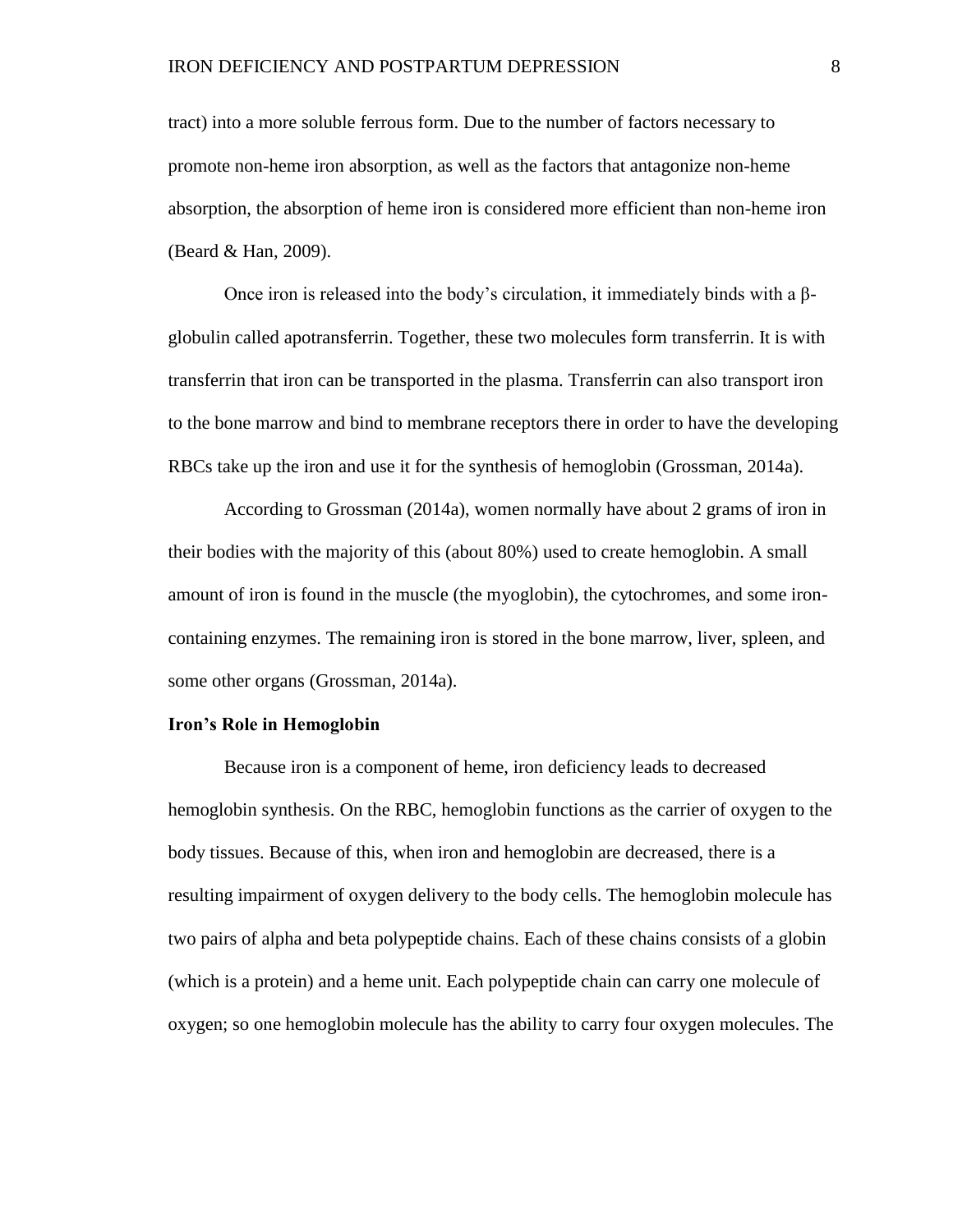rate at which hemoglobin is formed is dependent on the availability of iron in the body readily available for that function (Grossman, 2014a).

As previously discussed, hemoglobin within the RBC is the primary transporter of oxygen in the body as oxygen is relatively insoluble in the plasma. Within the lungs, oxygen moves from the alveoli to the pulmonary capillary and then into the red blood cells to bind to hemoglobin. Once oxygen binds to hemoglobin, the hemoglobin is known as oxyhemoglobin. Once all four units of heme are bound to oxygen, the hemoglobin is considered 100% saturated. When a blood cell enters a tissue capillary where the partial pressure  $(PO<sub>2</sub>)$  is less than that of the arterial blood, the hemoglobin dissociates from the  $O<sub>2</sub>$ . The  $O<sub>2</sub>$  dissolves in the plasma and then moves into the tissues where it can be taken up into body cells so that they can perform metabolic functions (Grossman, 2014b).

## **Iron's Role in the Brain**

Iron plays a role in the oxygenation of brain parenchyma (due to the function it has in the synthesis of hemoglobin), but it also acts as an enzyme to synthesize neurotransmitters, including serotonin, norepinephrine, and dopamine (Beard, 2001). According to Hallgren and Sourander (1958), in the study of about 100 autopsied brains, "the globus pallidus, the red nucleus, the substantia nigra and the putamen contain the greatest amounts of iron". Also, according to Kim and Wessling-Resnick (2014), iron is especially concentrated in the basal ganglia, which is heavily influenced by dopamine and GABA metabolism. Within these areas, the microglia and the oligodendrocytes are the types of brain cells that contain ferritin (an iron storage protein), with the predominant cell being the oligodendrocyte, which is responsible for the production of myelin (Beard, 2003).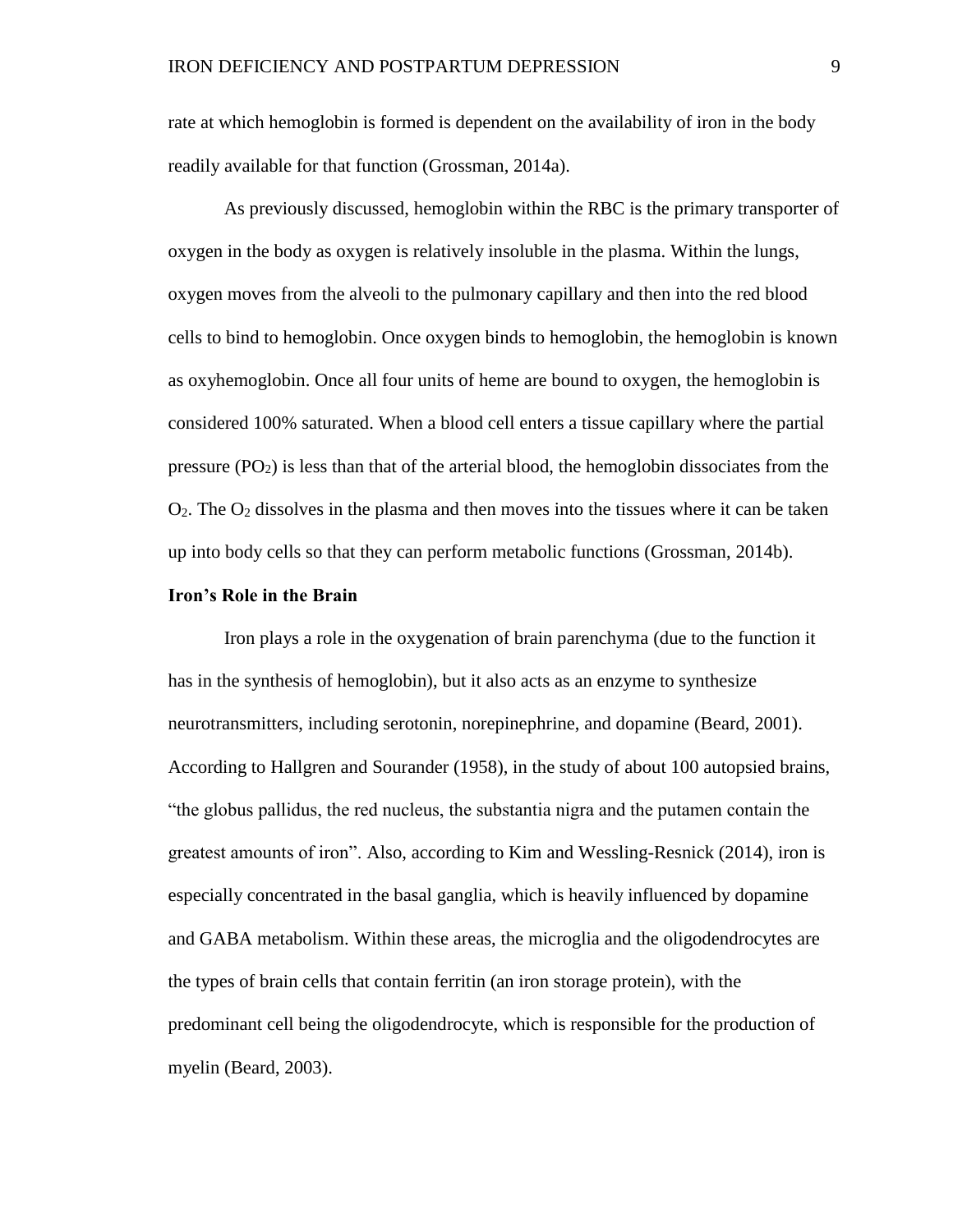Alterations in the functioning of oligodendrocytes are associated with hypomyelination. Because of the high concentration of ferritin in oligodendrocytes, there is an interest as to whether or not iron plays a role in the myelination of neurons. For that reason, a large amount of research has been focused on the relationship between iron deficiency and cognitive function in infants and young children through the study of rat brains. It is thought that if iron deficiency had any impact on the under myelination of neurons, it could cause developmental delays. While many studies provide evidence for cognitive alterations in children developing potentially from iron deficiency, the number of studies on adults is much more limited. Nonetheless, because myelination is mostly completed in late adolescence and early adulthood, iron's role in myelination is likely less relevant for the purpose of discussing it in regards to women who are childbearing and therefore at risk for PPD.

**Iron deficiency's effect on the brain.** It has been demonstrated in studies that the brain is sensitive to dietary iron intake (Beard, 2001). Iron is a cofactor for enzymes involved in the synthesis of serotonin, norepinephrine, and dopamine (Bodnar, Cogswell, & Mcdonald, 2005). Serotonin (5-HT) is suspected to play a role in the control of appetite, sleep, mood states, hallucinations, pain perception, and vomiting and underactivity of serotonin is believed to predispose to depression and anxiety disorders (Wheeler & Grossman, 2014). Norepinephrine is proposed to function in learning and memory and attribute value in reward systems (Wheeler & Grossman, 2014). Depending on the area of the brain in which norepinephrine acts in, it can be either an inhibitory or excitatory neurochemical, and its underactivity is thought to be involved in depression in some people (Wheeler & Grossman, 2014). Dopamine is involved in mood, pleasure in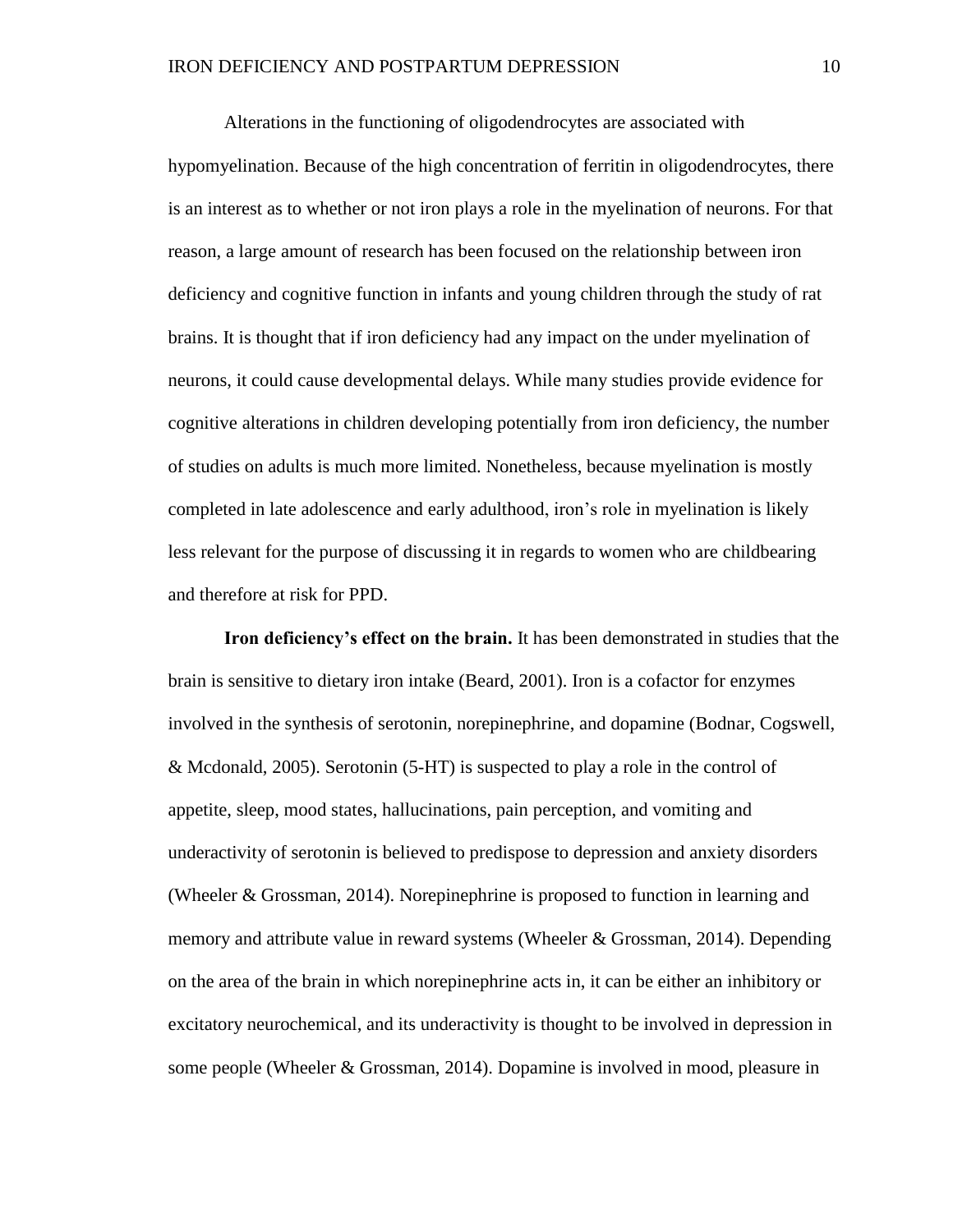reward systems, judgment, reasoning, and insight (Wheeler & Grossman, 2014). Therefore, low levels of dopamine are associated with depression (Wheeler & Grossman, 2014).

Given that iron is a factor needed for the synthesis of certain neurotransmitters, one would expect a nutritional iron deficiency to result in a lower brain concentration of those neurotransmitters. Yet, in studies of rats, whole-brain concentrations of norepinephrine and dopamine remained unchanged by iron deficiency (Beard, 2001). However, according to Kim and Wessling-Resnick (2014), the activity of monoamine oxidase is lower in humans with iron deficiency anemia. Monamines are "involved in the regulation of mood, neuronal activity, and anxiety" (Kim & Wessling-Resnick, 2014, p. 1101), so if iron is involved in their activity and metabolism, iron deficiency may be indirectly affecting mood.

In studies, the only neurotransmitter that is consistently affected by iron deficiency is dopamine (Beard, 2001). In studies performed by Youdim (1990), it was found that whole brain levels of dopamine were not affected in rats undergoing dietary iron depletion. Dopamine receptor densities in these same rats were shown to be significantly lowered in the striatum and nucleus accumbens. Because of this association, it is believed that the biological and behavioral alterations that are observed when iron status significantly drops are related to changes in the dopaminergic system.

**Dopamine's possible link to depression.** Serotonin levels in the brain are most traditionally associated with depression. Selective serotonin reuptake inhibitors (SSRIs) are one of the most common antidepressants used in the treatment of depression and PPD; yet, there are a number of people who take an SSRI and still maintain symptoms of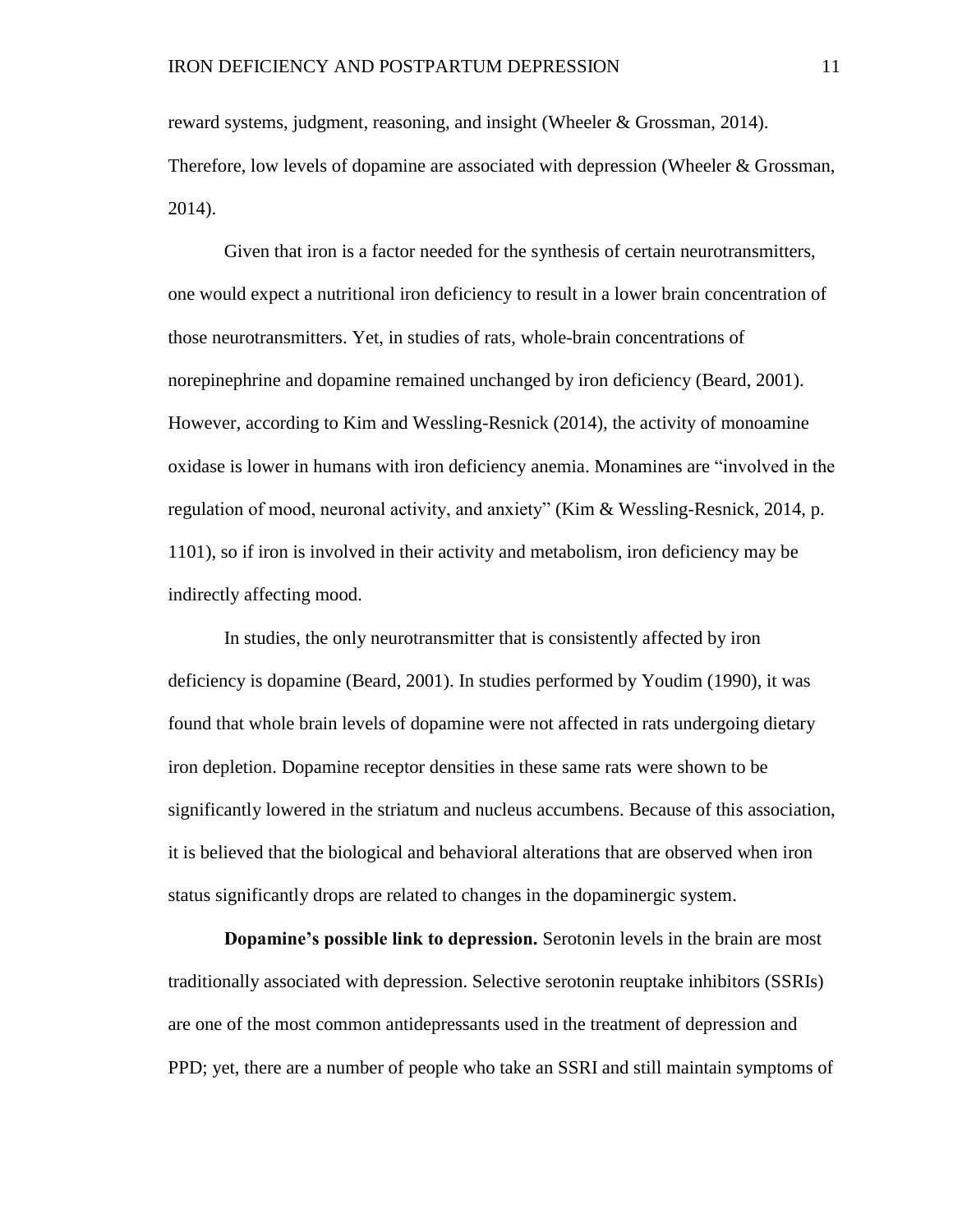anhedonia, loss of interest, fatigue, and a lack of energy (Fulmer, 2010). Because of these untreated symptoms, researchers began to look more into the role of dopamine in depression as it often is found in brain regions associated with pleasure, drive, reward, and motivation (Fulmer, 2010). Because lack of pleasure and lack of motivation are two of the core clinical manifestations of depression, dopamine is suspected to share a responsibility in its development. Some clinical studies have shown certain dopamine agonists, including bromocriptine, pramipexole, and ropinirole, exhibit antidepressant properties (Nutt et al., 2007). Dopamine agonists' antidepressant effects may further give evidence of dopamine's role in depression. To review, iron has a function in the synthesis of dopamine and clinical testing shows that iron deficiency results in a significant decrease in dopamine receptors in the brain. If alterations in the brain's dopamine system play a role in PPD, then iron deficiency could be the underlying factor.

**Iron deficiency's impact on cognitive function***.* Beard et al. (2005) collected data on young South African women and the effect of iron deficiency anemia on maternal emotions and cognition. The study was a double-blind randomized controlled interventional trial of three groups of mothers. One group was iron-deficient and was given a daily dose of 25 mg of vitamin C plus 10 μg of folic acid. The second group of anemic mothers was given 125 mg of FeSO<sub>4</sub>, 25 mg of Vitamin C, and 10  $\mu$ g of folic acid. The control group was compromised of non-anemic mothers who received no supplements. The Raven's Colored Progressive Matrices test was administered to subjects in order to assess nonverbal intelligence at 10 weeks and 9 months postpartum. At the end of the trial, the anemic subjects who had been given iron supplements had a 25% improvement in scores on the Raven's test and the nine-month scores were almost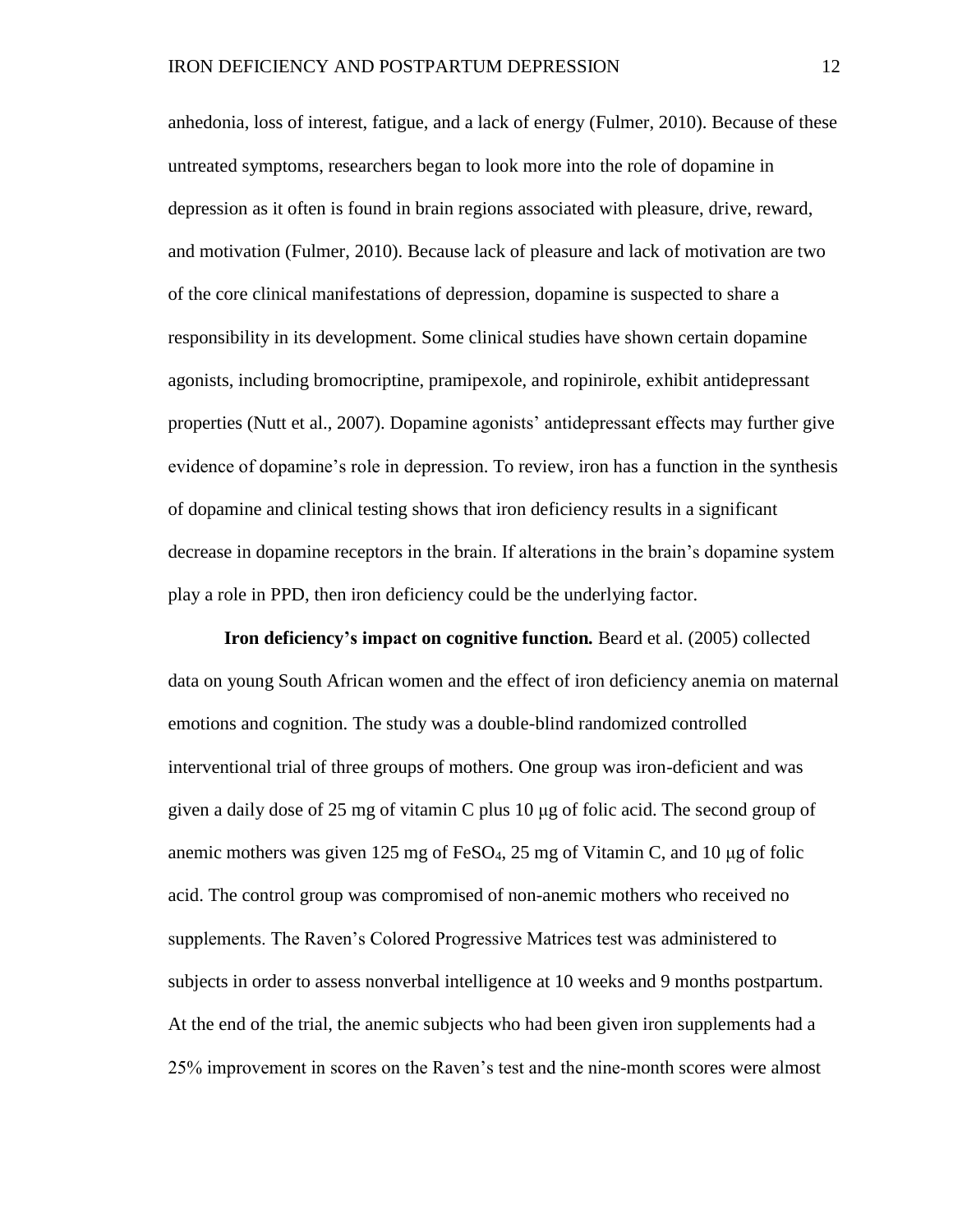the same between the anemic iron supplemented subjects and the control group. The anemic mothers who did not receive iron supplementation did not experience a significant change in scores between 10 weeks and nine months and the scores were lower than the other two groups. According to Beard et al., at 9 months postpartum, women who were in the control group (non-anemic and did not receive supplementation) had a mean score on the Raven's test of  $20.3 \pm 1.0$ , and anemic mothers who received supplementation had a mean score of  $20.4 \pm 1.0$ . Conversely, anemic mothers who did not receive supplementation had a mean score of  $16.7 \pm 1.0$  on the Raven's test. The results of this study show that iron deficiency may, in some scenarios, take part in the poor cognitive functioning of adults; nevertheless, the exact mechanism is unclear.

## **Iron Deficiency**

Iron deficiency is the most common nutrient deficiency in the world as it affects greater than 50% of women of reproductive age (Beard et al., 2005). The term "iron deficiency" is a term that encompasses iron deficiency anemia as well as tissue iron deficiency. The latter, tissue iron deficiency, is commonly referred to as "depleted iron stores" and iron deficiency anemia is a reflection of the later stages of this (Grossman, 2014a). Iron is a necessary component in oxidative metabolism and immunity as well as the synthesis of monoamine neurotransmitters and the myelination of axons (Albacar et al., 2011). It is also necessary for the functioning of many biochemical processes, such as electron transfer reactions, gene regulation, the binding and transport of oxygen, and the regulation of cell growth and differentiation (Beard, 2001). Probably iron's most notable role in the body is as a building block for hemoglobin, the oxygen-carrying molecule vital for the function of the red blood cell (RBC). Because of its function in hemoglobin,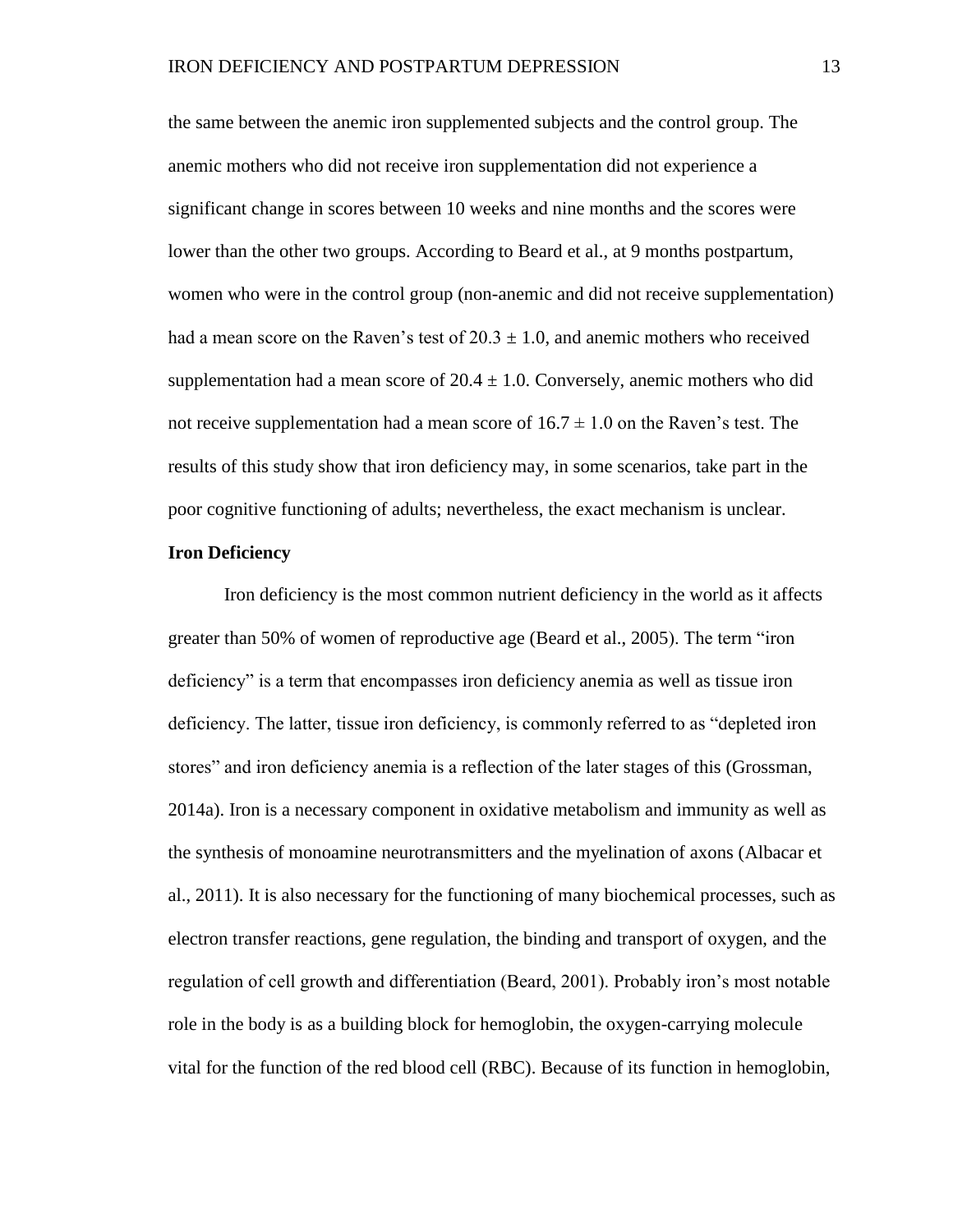when there is a deficiency of iron in the body, oxygen delivery to the body cells is impaired.

**Etiology of iron deficiency.** In general, iron deficiency results from inadequate intake of iron, an excessive turnover of RBCs, or an excessive loss of blood. The body is efficient at recycling hemoglobin; when RBCs become too old (RBCs have a lifespan of about 120 days), the spleen destroys them and releases iron into the circulation so it can go to the bone marrow and be used in the creation of new RBCs (Grossman, 2014a). Despite this recycling, there is a loss of about 1 mg of iron per day (Beard  $\&$  Han, 2009). This loss of iron is a normal occurrence, and it generally occurs through the gastrointestinal tract (Beard & Han, 2009). Because of this regular loss of iron through the feces, iron balance is maintained by absorbing 1-2 mg of iron daily (Grossman, 2014a). Blood loss that exceeds what the body normally excretes is what can result in iron deficiency if there is not adequate absorption to compensate for the loss. Women who are menstruating lose an additional 1.5-2.1 mg of iron per day, but this number increases when an intrauterine device is in place (Beard & Han, 2009). Pregnant women eliminate a source of this blood loss through ceasing to menstruate monthly; nevertheless, due to increasing iron requirements, iron deficiency can result. Postpartum women are also able to generally stop menstruating monthly if they choose to breastfeed, because cessation of menstruation is frequently associated with the hormones released during lactation. The cessation of menstruation associated with lactation is beneficial as it can be a time to restore some depleted iron stores (Grossman, 2014a). If a woman makes the decision not to breastfeed though, she is more likely to begin her menstrual cycle sooner than a woman who does breastfeed (Grossman, 2014a). By restarting her menstrual cycle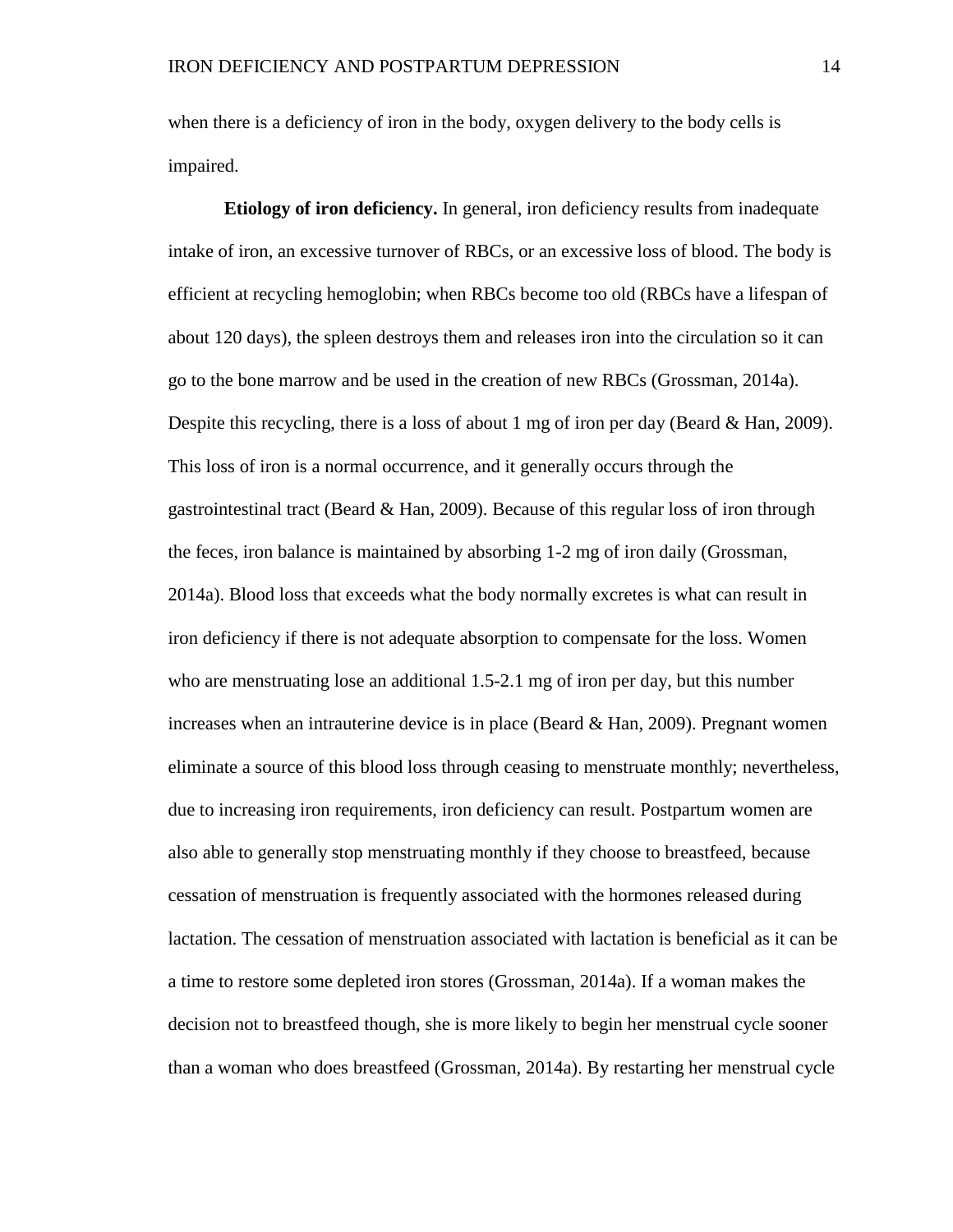sooner, she will consequently lose more iron, which could potentially make the replenishing of iron stores in the postpartum period more difficult (Grossman, 2014a).

With inadequate intake of iron through the diet, excessive turnover of RBCs (as in hemolytic anemia where the excess hemoglobin in the blood may be excreted from the body), or any of the conditions previously discussed, there will be a decrease in body iron levels, and deficiency will result. With a decrease in body iron levels comes a decrease in the amount of hemoglobin that can be synthesized. Subsequently, this results in smaller red blood cells as they do not carry as much hemoglobin and cannot carry oxygen as well to the body cells.

**Development of iron deficiency in pregnancy**. Iron deficiency is especially common in pregnancy as it becomes difficult to balance increased iron requirements with dietary intake (Consigli, 2016). Iron requirements during pregnancy increase due to the growth of the fetus, placenta, and maternal blood volume (Consigli, 2016). Blood volume increases in pregnancy in order to continue to supply oxygen to the mother's body cells as well as transfer oxygen to the developing fetus through the placenta. In order to compensate for this increased oxygen demand, the mother's iron requirement increases so that the body can create more circulating RBCs. Increased demands for iron from the fetus also contribute to the development of iron deficiency. The fetus begins to store iron in the liver, especially during the third trimester of pregnancy in order to compensate for low levels of iron found in breast milk for the first four months of life (Consigli, 2016).

Recommended intake of iron during pregnancy is 27 mg per day, and although the rate of absorption increases during pregnancy, the most iron that can be reasonably obtained from the average American diet is 15 to 18 mg per day (Consigli, 2016). Not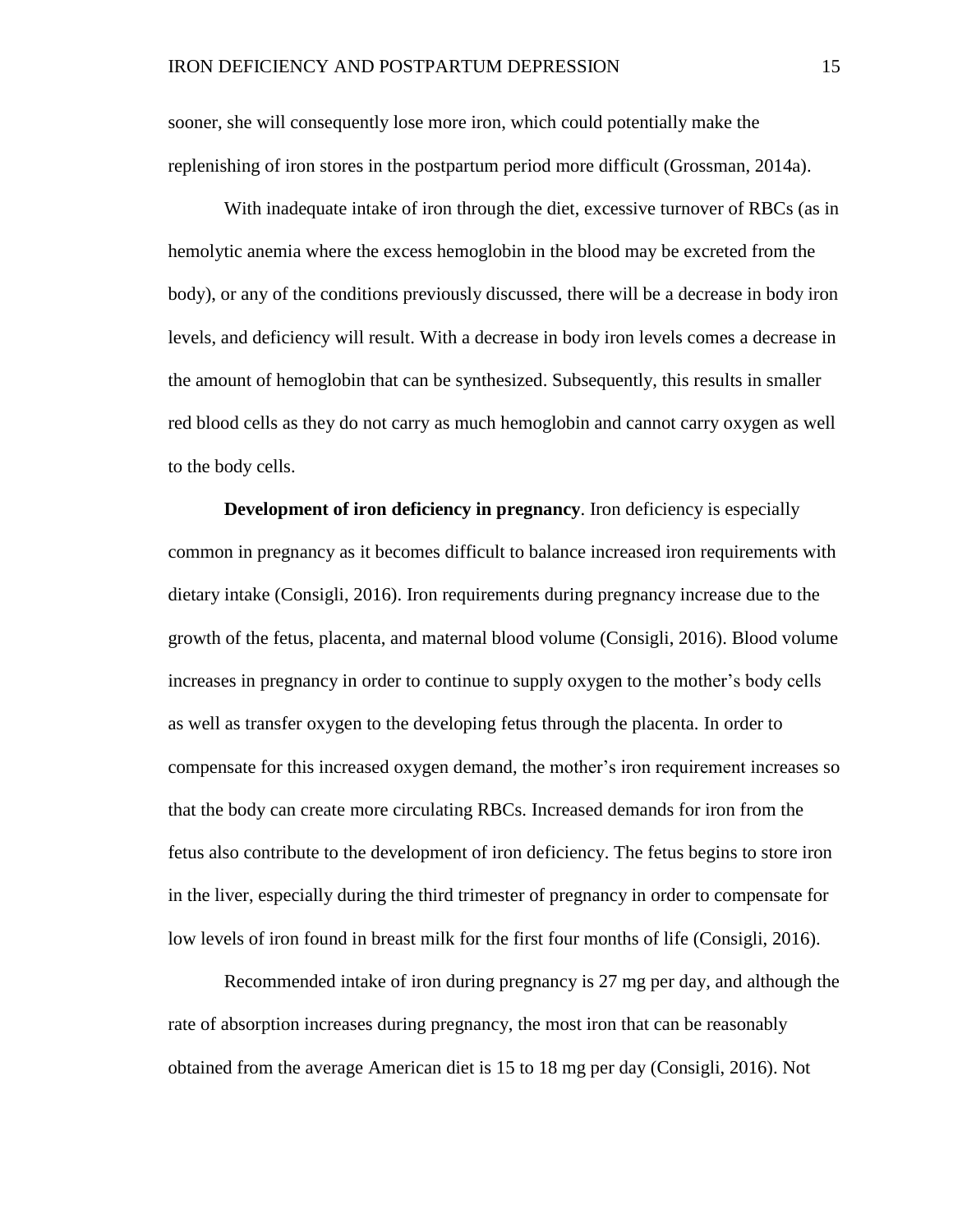meeting the recommended iron intake can result in low iron stores for the fetus and also anemia for the mother well into the postpartum period (Consigli, 2016). For this reason, all pregnant women should be taking a daily prenatal vitamin that includes iron and they should also continue taking it well into the postpartum period.

**Clinical manifestations.** Patients with iron deficiency anemia may report feeling tired, having difficulty concentrating, being less productive at work or home, or feeling like they are lacking in energy (Beard, 2001). Assessment of the patient may reveal palpitations, dyspnea, and tachycardia (Grossman, 2014a). In iron deficiency anemia, tachycardia is a compensatory mechanism to increase oxygen transport to the body cells. Because oxygen binding to hemoglobin is a quick process, when the body has an increased heart rate, there can be more RBCs that reach the pulmonary capillaries and have hemoglobin bind with oxygen for transport. Tachycardia also results in more RBCs reaching the body tissues carrying oxygen. So in short, while the RBCs may be able to carry less oxygen per cell, in order to compensate, there is a greater number of RBCs reaching the tissues in the same amount of time. Iron deficiency can also result in impaired thermoregulation, immune function, mental function, and physical performance (Beard, 2001). These findings are all related to impaired oxygen transport and a lack of hemoglobin. Findings will be dependent on how severe the anemia in the patient is. Other physical symptoms may be brittle hair and nails, a smooth tongue, sores in the corners of the mouth, or a spoon-shaped deformity of the fingernails known as koilonychias (Grossman, 2014a).

**Testing and diagnosis.** Serum ferritin level is the most sensitive and specific test used for the identification of depleted iron stores. According to the standards set by the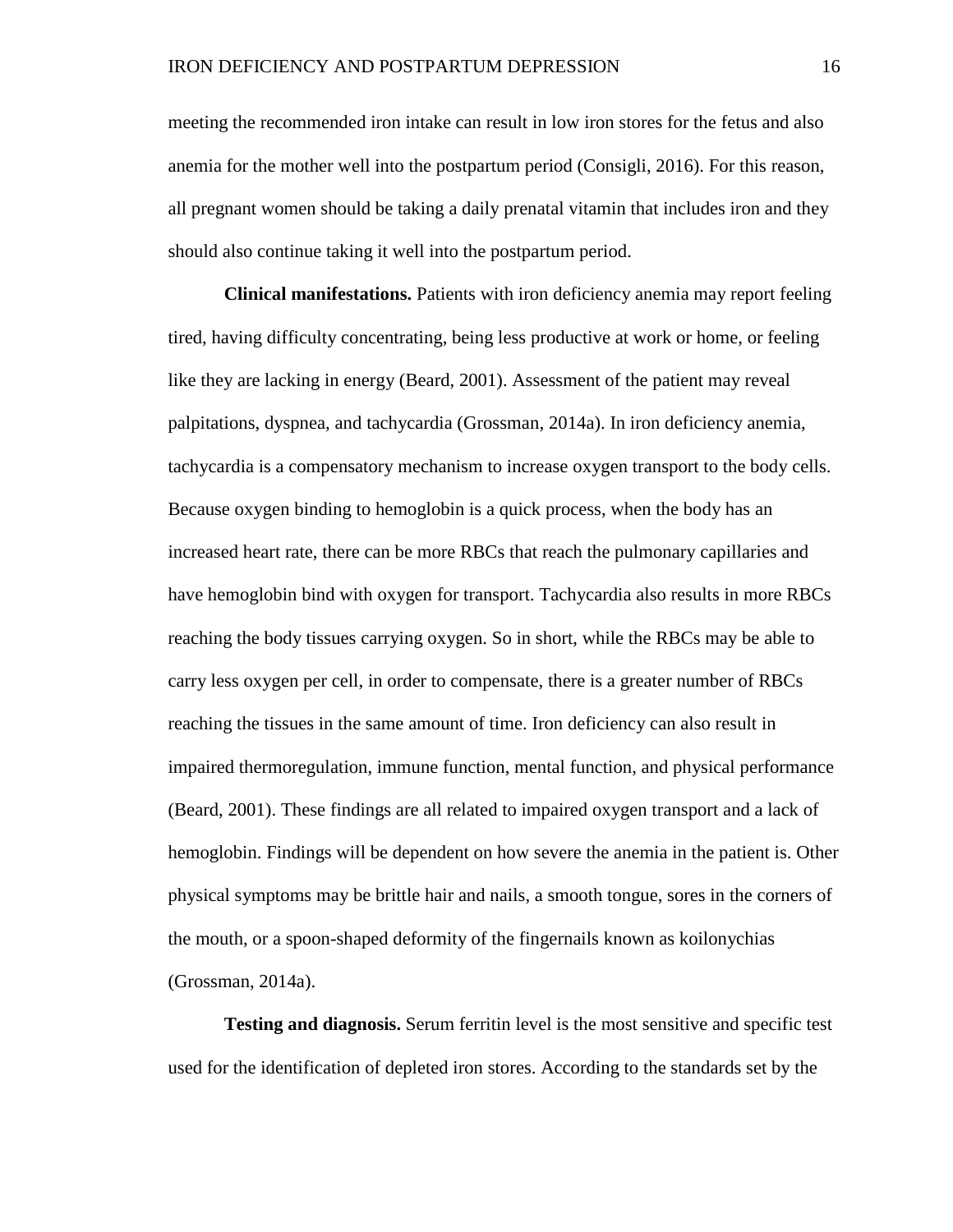World Health Organization (2011), a serum ferritin less than 15  $\mu$ g/L generally indicates depleted iron stores. Ferritin is a protein-iron complex that is used to store iron in the liver but can also return it to the circulation easily (Grossman, 2014a). Serum ferritin is a helpful indicator of iron status in the body because decreased levels generally indicate decreased body stores (Grossman, 2014a).

A transferrin saturation level of less than 16% indicates an iron supply that is insufficient to support normal erythropoiesis. Hemoglobin may be examined but this value will only be depressed in iron deficiency anemia and not in tissue iron deficiency (Camaschella, 2015). A hemoglobin test is performed in order to determine the hemoglobin content of the blood. Normal values differ between men and women, with men having a slightly higher range. Women ought to have a hemoglobin level within the range of 12-15 g/dL (Grossman, 2014a). Hematocrit is also examined to determine the presence of anemia. Hematocrit measures the percentage of RBCs in 100mL of plasma. In men, hematocrit should be 40-50% and in women, it should be 37-47%. A low hematocrit may indicate anemia (that there are not enough RBCs), so examining this with other labs can determine anemia, as well as the cause (whether or not is related to iron deficiency).

Iron deficiency will alter RBC size and shape as well as the number. Red blood cell count will decrease and cells will be microcytic and hypochromic. RBC size and shape can be determined through the laboratory tests for mean corpuscular hemoglobin concentration (MCHC) and mean corpuscular volume (MCV). Mean corpuscular hemoglobin concentration examines the concentration of hemoglobin in the RBC and MCV examines the size of the RBC. Normal MCHC is 31-35 g/dL and lower than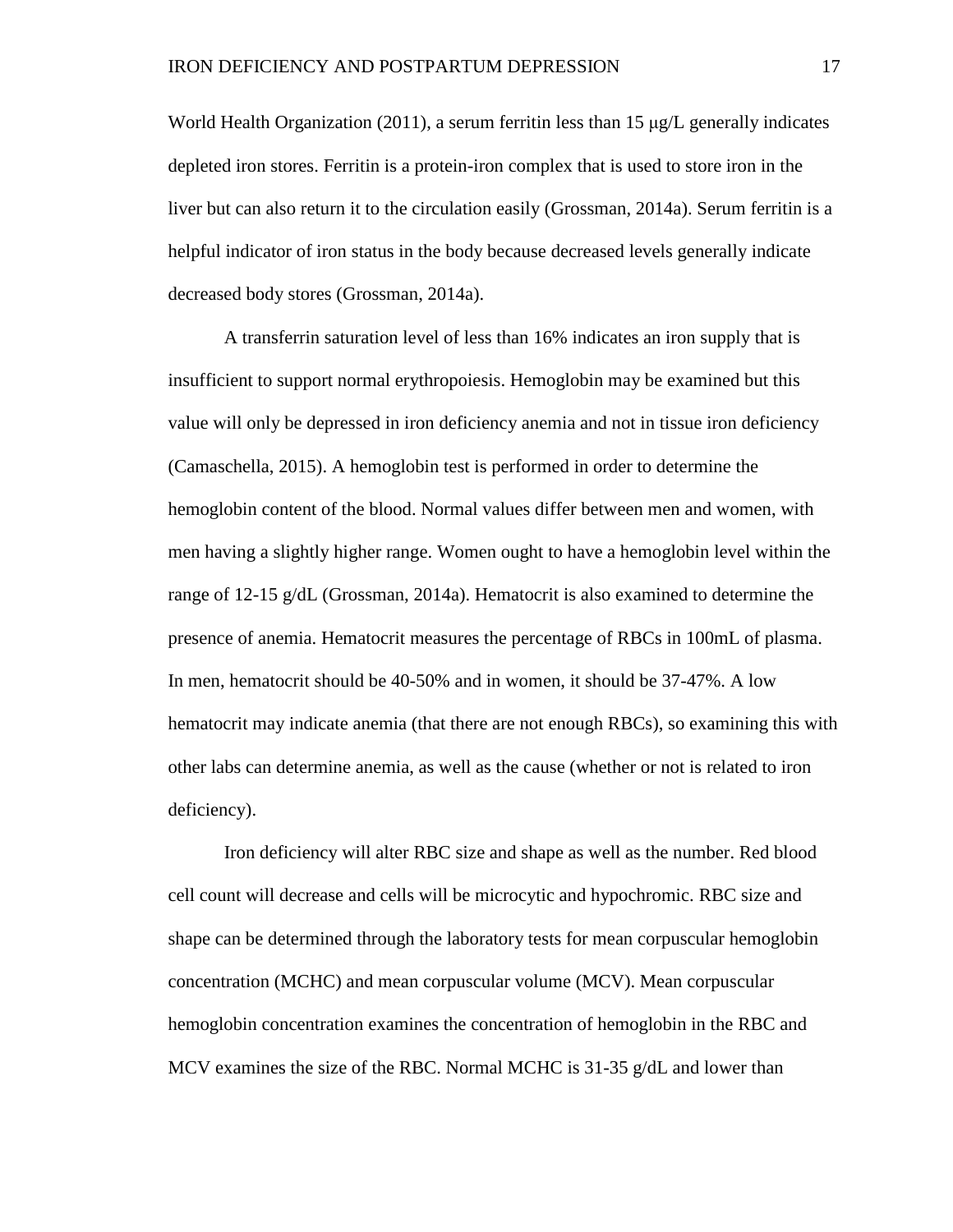normal levels are seen with iron-deficiency anemia. A low MCHC results in hypochromic RBCs meaning that they are paler than normal due to a decreased hemoglobin level in the cell (hemoglobin is what gives RBCs the red color). Normal MCV levels are 85-100 fL. Low levels of MCV are seen with iron-deficiency anemia as it means that the RBCs are microcytic (smaller than normal) (Grossman, 2014a).

**Testing in pregnant and postpartum women.** Ferritin in the postpartum period is expected to be low due to the decrease in iron stores in pregnancy and from blood loss in delivery. Sometimes, however, this is not found to be the case. According to Muñoz, Villar, and Garcia-Erce (2009), delivery produces an inflammatory response in women, which can alter ferritin concentrations. The two acute inflammatory response proteins to be noted in this case are C-reactive protein (CRP) and a<sub>1</sub>-acid-glycoprotein (AGP) (World Health Organization, 2011). If these proteins are elevated, in order to account for the resulting increase in ferritin, the cut-off for defining iron deficiency can be raised to a ferritin concentration of less than 30 μg/L (World Health Organization, 2011).

According to Krafft, Huch, and Breymann (2003), even when iron stores are actually depleted in the postpartum period, ferritin levels will be elevated as a result of inflammation. Consequently, although ferritin is considered to be the most reliable marker of iron status in the general population, it is less reliable in the postpartum period.

**Treatment**. In general, the goal for treatment for iron deficiency in both adults and children is to treat the cause if there is chronic blood loss involved, increase intake of iron through the diet, and administer supplemental iron. Because iron deficiency in pregnancy is almost always due to inadequate intake of iron, the goal of treatment would be to increase iron intake through the use of supplements.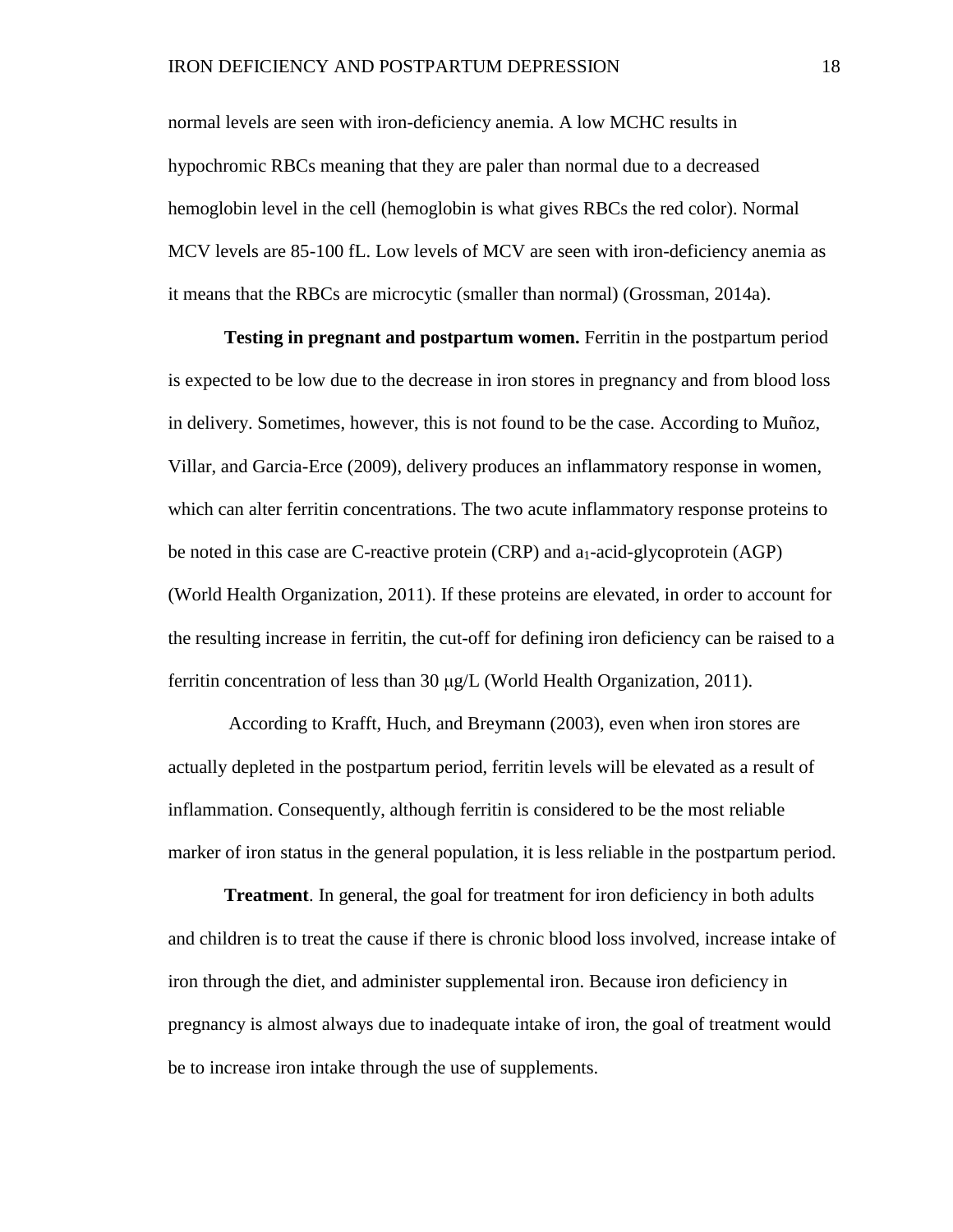Rapid restoration of an iron-depleted state can be achieved by administering 125- 250 mg of ferrous sulfate orally daily (Beard & Han, 2009). In severe anemia of pregnancy, doses of greater than 250 mg twice a day is common practice; however, this further increases the common side effects of iron supplementation (Beard & Han, 2009). Constipation and black stool are common side effects and may complicate patient compliance (Beard & Han, 2009). Patients should be instructed that if they can tolerate it, iron supplements should be taken between meals in order to enhance absorption (Beard  $\&$ Han, 2009). The negative of this advice is that iron supplements often cause gastrointestinal discomfort on an empty stomach (Consigli, 2016). If possible, it may be beneficial to begin supplementation in the second trimester once the nausea and vomiting associated with the first trimester subside (Consigli, 2016). Using ferrous sulfate supplements can replenish iron stores in a few months and once iron levels have reached normal levels, the normal RDA dietary guidelines for iron intake should be maintained (Beard & Han, 2009).

There could also be potential benefit in looking deeper into treatment options of iron deficiency that are more efficient than traditional oral iron repletion. A study performed by Becuzzi, Zimmerman, and Krafft (2014), found that intravenous iron therapy was beneficial in replenishing depleted iron stores. Subjects in the experimental group received a single infusion of 500 mg iron carboxymaltose 24-48 hours postpartum and then took iron supplements daily for 6 weeks. Subjects in this group reported no adverse effects to the intravenous iron. The control group subjects took iron supplements for 6 weeks but received no intravenous iron. The average ferritin at 6 months was significantly lower in the control group versus the experimental group; 32.9 μg/L versus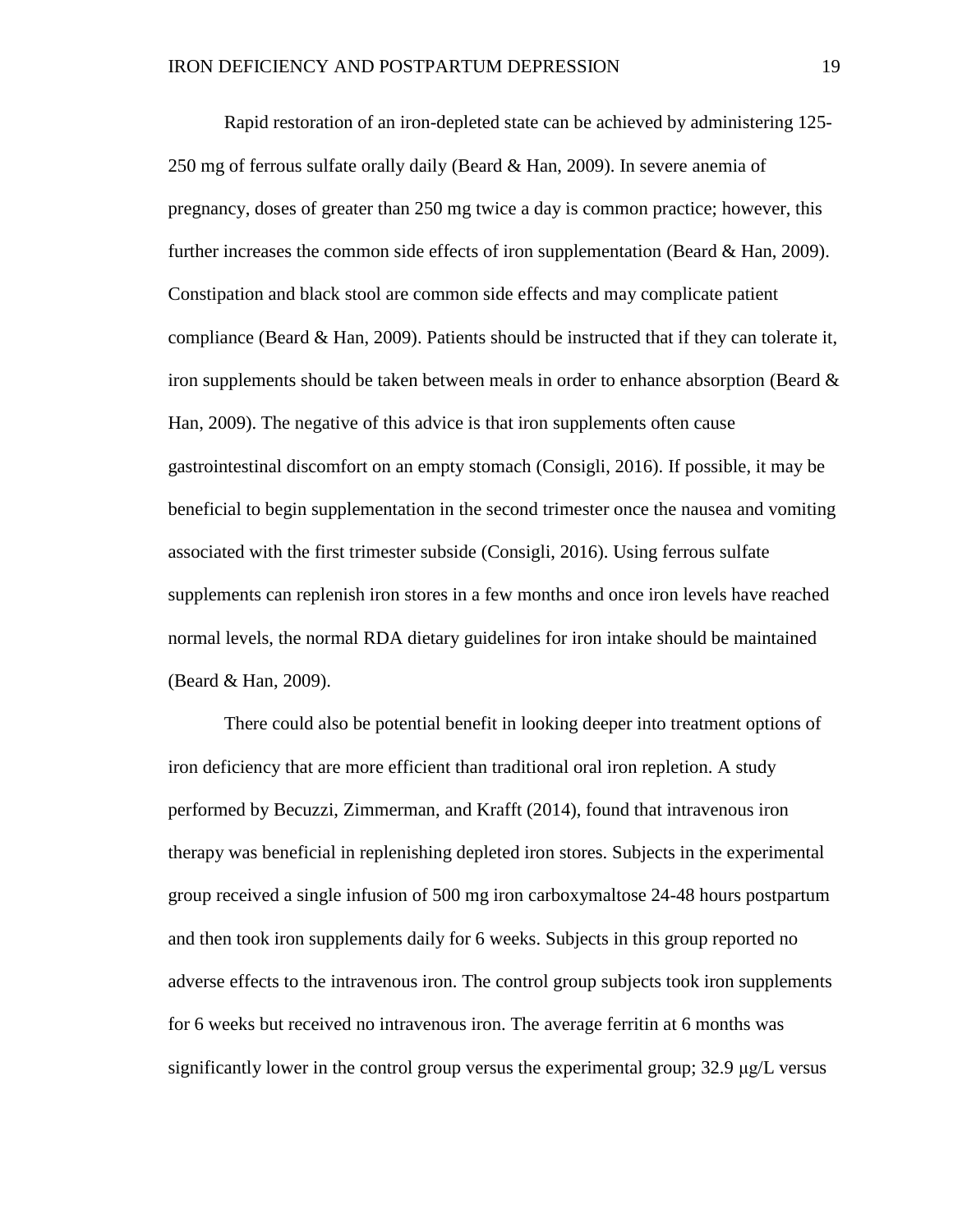57.7 μg/L respectively. This study was consistent with others that intravenous iron replenishes iron stores more efficiently than oral iron but this particular study established its long-term effect on iron levels. Intravenous iron therapy also provides the benefit of less gastrointestinal side effects that may affect patient compliance in traditional oral iron supplementation.

**Patient education**. Because phytate, polyphenols, and tannic acid (all found in cereals and high fiber foods) can hinder iron absorption, patients should be educated to avoid consuming foods with high levels of these along with iron supplementation (Beard & Han, 2009). Caffeine can also hinder iron absorption, so patients should be told to avoid taking iron supplements with drinks like coffee or soda. Patients should be educated on what may help with iron absorption such as ascorbic acid and citric acid, which can be found in citrus fruits (Beard  $&$  Han, 2009). For example, patients should be encouraged to take iron supplements with something like a glass of orange juice. Patients should also be encouraged to include good food sources of iron into their diet, such as meat (specifically beef) as well as iron-fortified cereal and bread, lentils, beans, and spinach. If, however, elevated cholesterol is a problem for the patient, he or she should be taught to limit their consumption of red and organ meats and instead eat more fish and poultry products. As vegetarian and vegan diets increase in popularity, it is also important to address the dietary concerns associated with those diets. Vegan and vegetarian diets do not include any meat products, which are good sources of iron. Patients who do not consume meat products should be educated about other good sources of iron that follow their dietary preferences. Patients should also be cautioned to limit their consumption of cured meats (such as jerky) as sodium nitrate is often used to cure them (Grossman,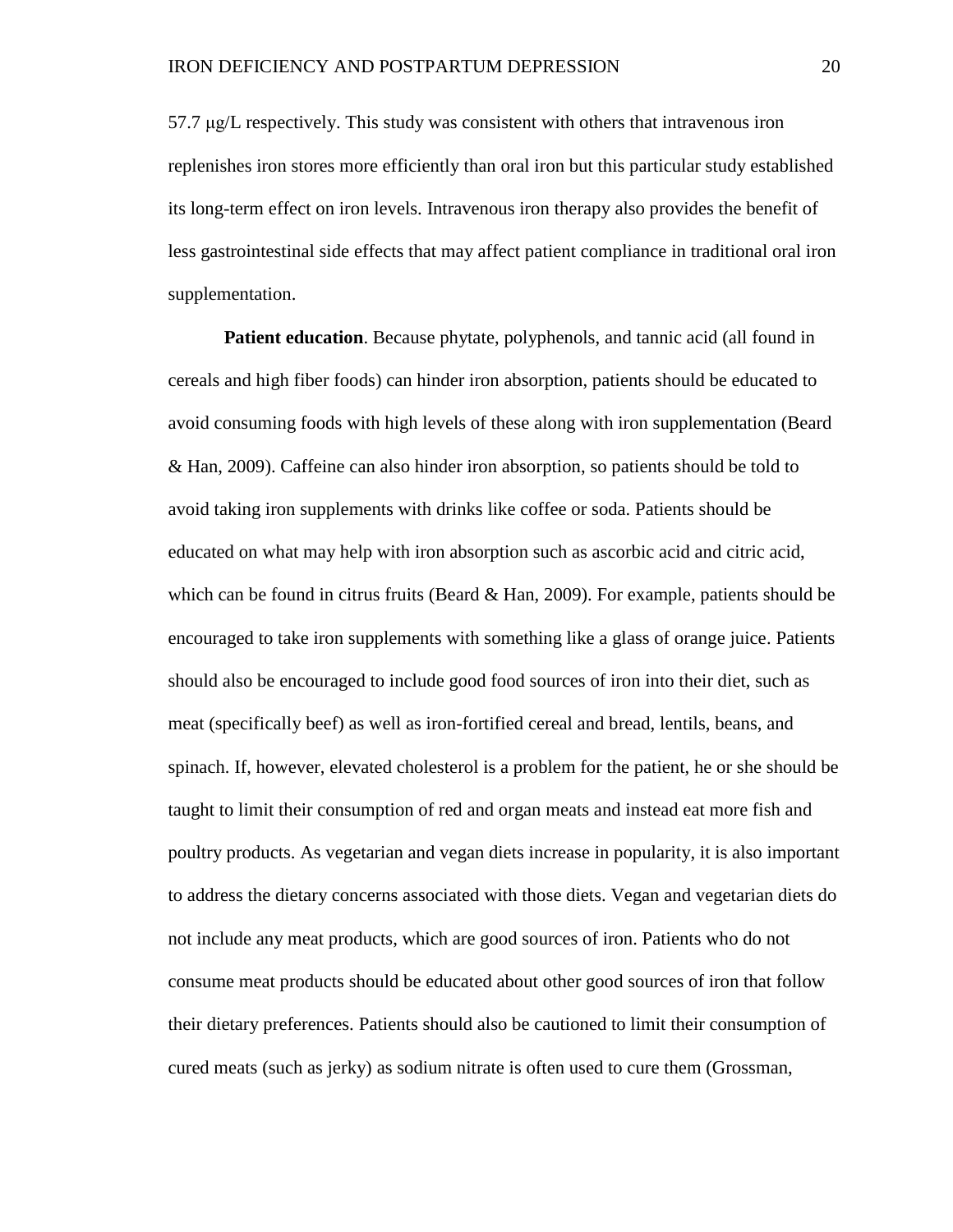2014a). Large amounts of nitrates can react with hemoglobin and cause it to have a lower affinity for oxygen, meaning that less oxygen may combine with the hemoglobin molecule for transport (Grossman, 2014a).

As previously stated, constipation and black stool are common side effects of iron supplementation therapy. In order to alleviate some of the discomfort associated with these side effects, the woman should be consuming adequate fluid and fiber in her diet (Consigli, 2016). Pregnant women should be consuming at least 64-96 ounces of fluid each day and avoiding caffeinated beverages due to their diuretic effect which can be counterproductive when trying to increase fluid intake (Consigli, 2016).

# **Relationship Between Iron Deficiency and Postpartum Depression**

As previously stated, it is extremely unlikely that iron deficiency is the single cause of postpartum depression. Research regarding the subject is sometimes inconclusive which further points to the deduction that iron deficiency does not solely cause PPD. For example, Armony et al. (2012) published a study of 567 Chinese women in a rural area of northern China and found no relationship between the maternal iron status and postpartum depression. While this was a large study, it was completely observational and it stopped screening subjects for PPD using the EPDS after six weeks postpartum. As previously discussed, according to Ellsworth-Bowers and Corwin (2012), in clinical practice, most women are not diagnosed until six weeks to three months postpartum, so it could be argued that this study's time frame was cut too short. Future studies should take this consideration into account and evaluate blood levels for ferritin and screen for PPD up to three months postpartum. This study also mainly was assessing subjects' hemoglobin as a way to screen for iron deficiency. The downfall of focusing on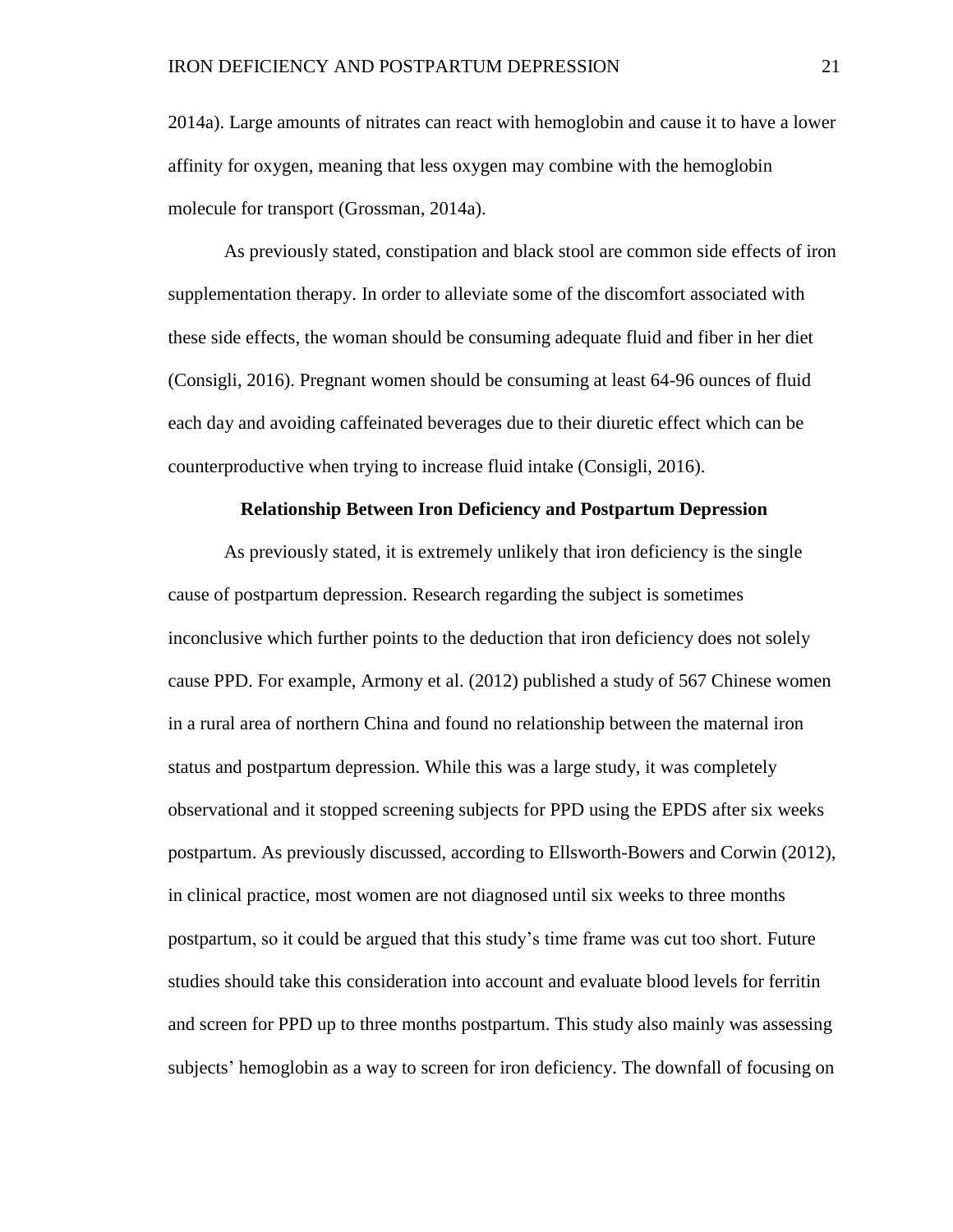a subject's hemoglobin status is that it is not the best indicator of iron status and it can be affected by residential altitude above sea level and smoking (World Health Organization, 2011).

Despite the study concluding that there was no relationship between iron deficiency and PPD, there are a number of other studies that have found a relationship. While it is unknown why exactly there are different findings between studies, most likely, it is another example of the complexity of PPD due to the many confounding factors involved. Many factors take part in the development of postpartum depression, and iron deficiency is likely a probable contributor. The lack of relationship found in the study by Armony et al. does not mean that there is definitively a lack of a relationship between iron deficiency and PPD. That specific study's findings could boil down to a number of confounding factors such as the rural location of the subjects, cultural differences, differences in social support, a biological/genetic factor, or even an unaccounted shortcoming of the study. One example of a likely confounding factor not addressed by this study is that the majority of new Chinese mothers often are taken care of and receive lots of positive support specifically from their mother or mother-in-law for about the first 30 to 40 days postpartum (Cheng  $\&$  Pickler, 2009). This time frame is commonly referenced as "doing-the-month" and allows the new mother to follow cultural practices to promote health and prevent disease while relatives take over many of the house responsibilities and food preparation (Cheng & Pickler, 2009). Studies show that Chinese mothers with limited family support often have a high level of depressive symptoms, while those who receive the most support have lower incidences of depressive symptoms (Cheng & Pickler, 2009). "Doing-the-month" is a cultural ritual for the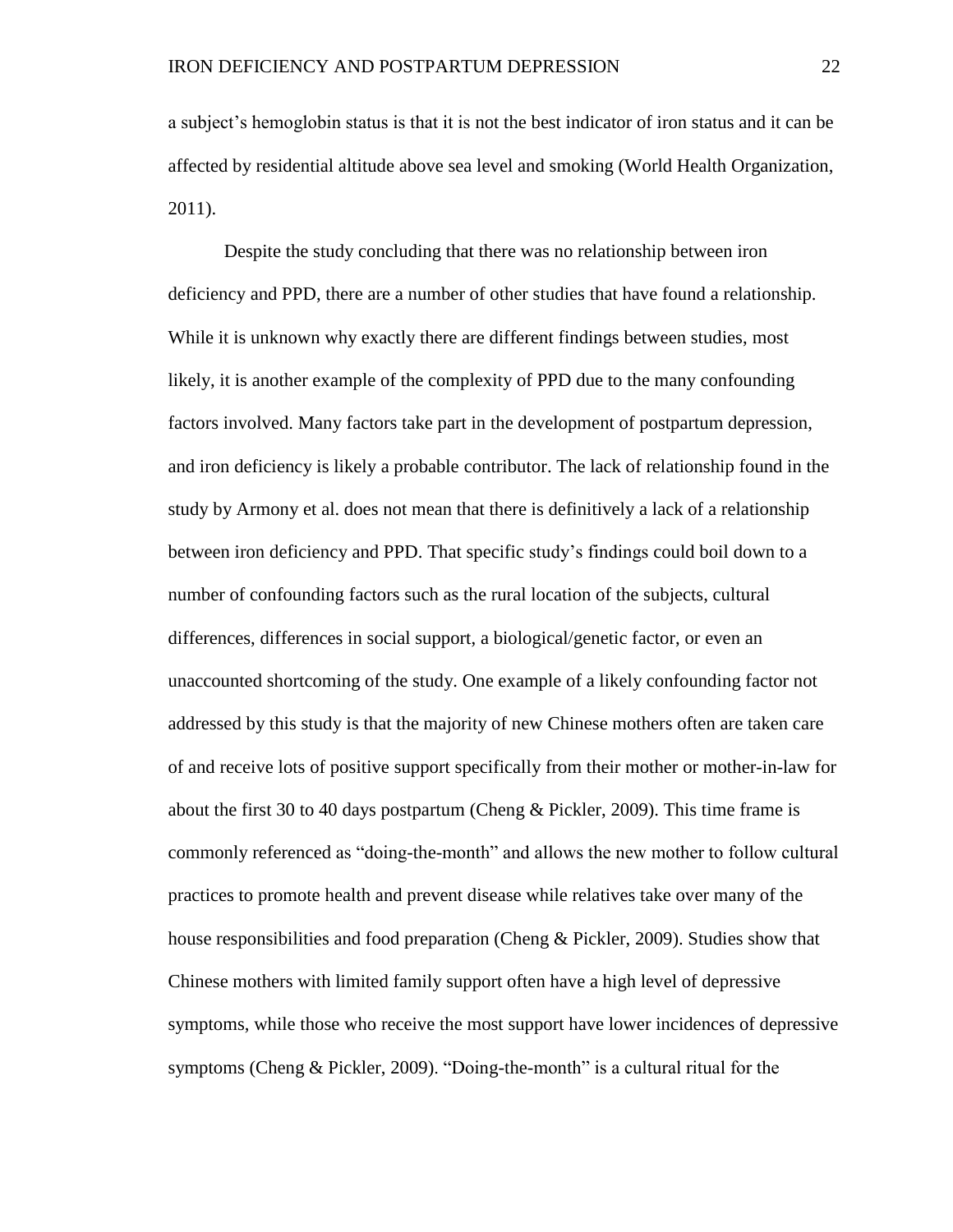Chinese and the level of support that family gives to women in the early postpartum period is not often seen in western cultures. American culture often values independence more and women often do not receive nearly as much support as Chinese women. Stress is a predictor for PPD and because "doing-the-month" relieves many of the new stresses for the new Chinese mother, it places Chinese mothers at lower risk for PPD (Cheng  $&$  Pickler, 2009). Therefore, this could be a reason why the results of this study were not similar to other past studies and the high levels of support could have been a confounding factor.

Another example as to why this study may have a different outcome than others that are similar is regarding cesarean sections. The article mentions that 60% of the births in the study were by elective caesarean section, which according to the article, is common practice in China (Armony et al., 2012). As mentioned previously, inflammation alters serum ferritin levels. If a non-traumatic vaginal birth results in an elevated CRP that alters ferritin readings, then a caesarean section, which is much more traumatic, is likely going to result in a greater inflammatory reaction. The study by Armony et al. did not assess for any markers of inflammation in the blood testing of subjects, which means the ferritin levels of the subjects could not be accurately assessed nor could the researchers throw out any subjects who had extremely high levels of inflammatory markers that could skew their results and statistical analysis. Because ferritin is the most valuable assessment of iron stores, this study's basis of iron deficiency mostly on subject's hemoglobin values is probably not the most accurate.

A study of 729 Spanish women by Albacar et al. (2011) sought to find an association of depleted iron stores and PPD. This study assessed multiple markers for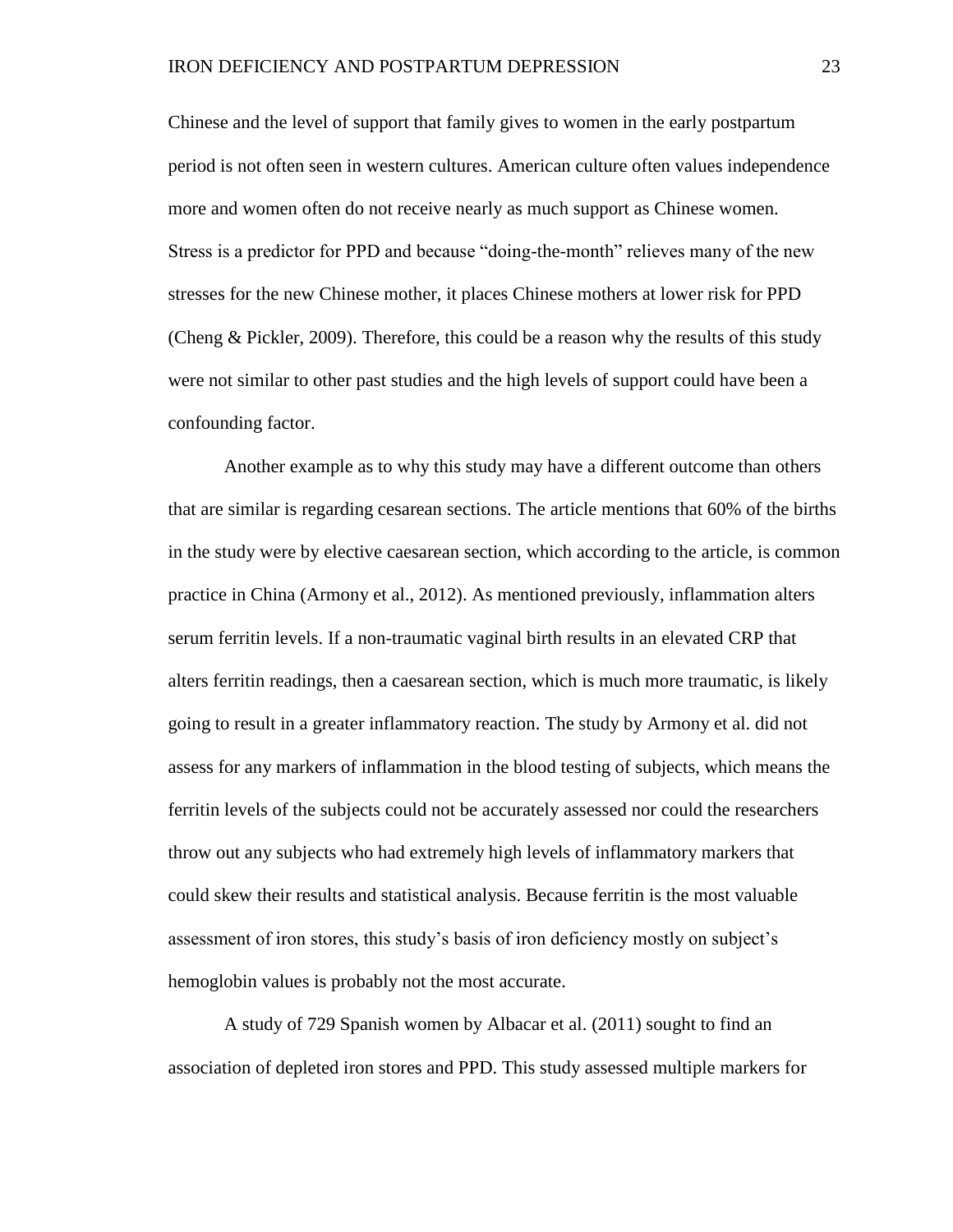iron depletion but focused on serum ferritin as this is a more sensitive and specific test for iron deficiency and decreased levels (<30 μg per liter) indicates decreased body stores. Blood tests were taken on subjects only once in the study at 48 hours following delivery. This study also screened participants for PPD over a longer time frame than the Chinese study by Armony et al. While it did not screen subjects for PPD during pregnancy, it screened using the EPDS at 48 hours, eight weeks, and 32 weeks postpartum. It also used a lower cutoff score on the EPDS than the Chinese study by Armony et al. For the study of Spanish women by Albacar, the cutoff score was set for 9. According to Navarro et al. (2007), lowering the cutoff score to 9 increases sensitivity for PPD to 100% and the specificity to 89%. Women who scored above a 9 on the EPDS were then evaluated using the criteria set by the *DSM*-IV for PPD to confirm a diagnosis. This study found an association between PPD and low ferritin levels. In the group of women who developed PPD, 38.5% met the criteria for depleted iron stores set by the World Health Organization and of the non-PPD women, 23.3% had depleted iron stores (Albacar et al., 2011).

One of the reasons why iron deficiency was examined to be related to postpartum depression in the first place is because of the overlap between some of the symptoms seen between the two. These overlapping symptoms include diminished ability to think or concentrate and fatigue or loss of energy. In studies, early postpartum fatigue was found to be a predictor of postpartum depression (Bozoky & Corwin, 2002). This idea was studied due to the fact that fatigue is a common symptom in all forms of depression (Bozoky & Corwin, 2002). Since fatigue is a common symptom in many forms of depression, and it is considered a predictor of postpartum depression, it raises interest in the relationship between fatigue and PPD. Because the symptom of fatigue seen with iron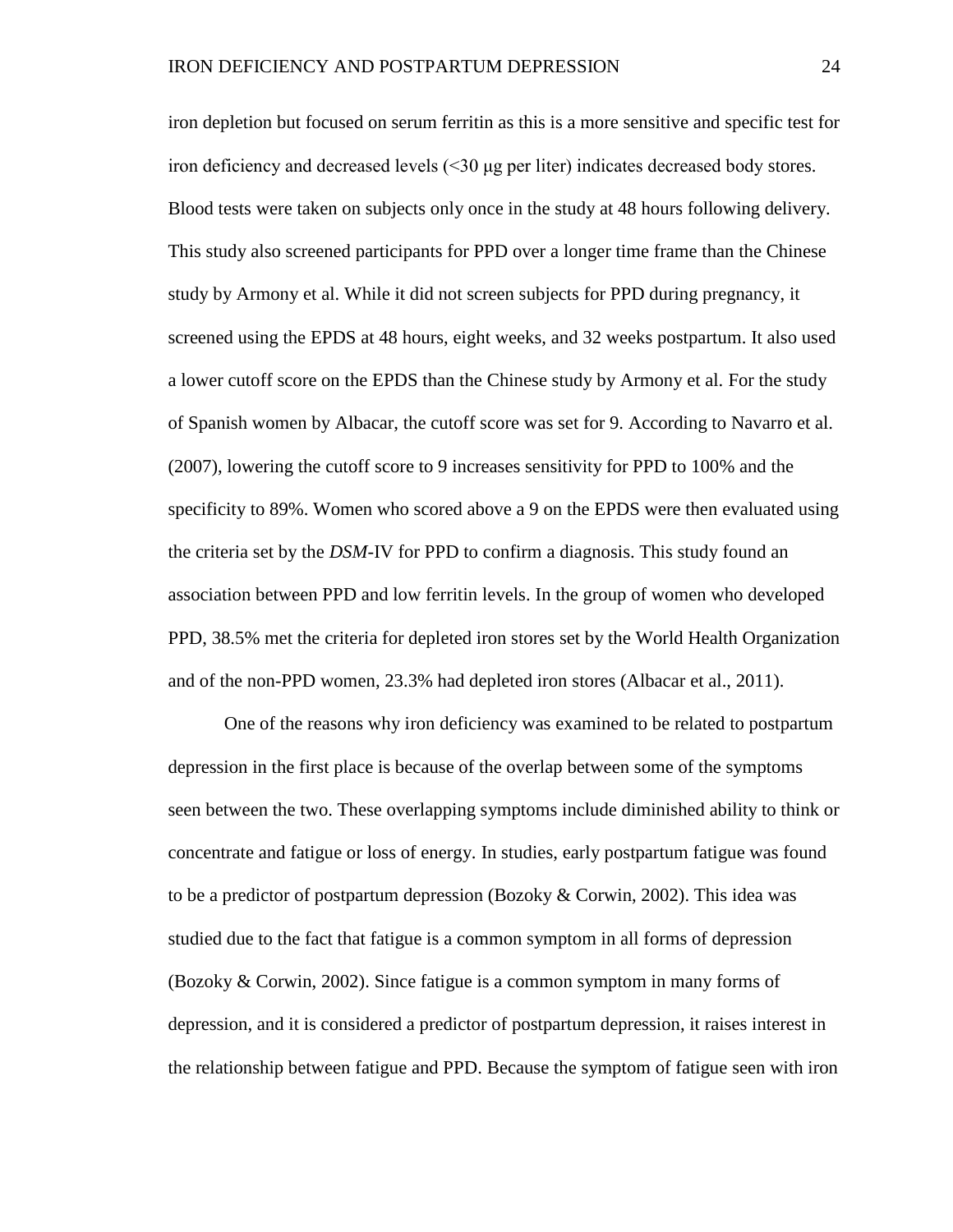deficiency is directly related to a deficiency in hemoglobin and thus a deficiency in oxygen transport, it raises the question as to whether or not a potential lack of oxygen plays a significant role in postpartum depression.

Iron's function in hemoglobin is not the only role of significance, though. Because it also has a job in the synthesis of neurotransmitters, clinical evidence shows that iron status has a part in affecting cognitive function (Beard et al., 2005), seemingly independent of its role with hemoglobin. The potential link between iron levels and the brain's dopamine system was discussed earlier, and because dopamine is thought to play a part in feelings of pleasure, drive, reward, and motivation (Fulmer, 2010) it is thought that lower levels of dopamine receptors could be hampering these feelings and playing a position in the development of PPD, thus linking iron levels to PPD.

#### **Implications**

If there is a connection between maternal iron status and PPD, even if it is just one of the number of contributing factors, then health professionals need to be better educating pregnant patients about iron deficiency. Specifically, this education can include: how patients can make better diet choices; how to take iron supplements so that they will be best absorbed; and actions they can take to decrease the side effects of supplementation (so that compliance will be increased). Taking the extra time to educate patients on the topic is a small price to pay when compared to the social and economic consequences of PPD. Treatment for iron deficiency should be re-evaluated if the patient does not respond or act on patient education. As previously discussed, intravenous iron has shown promising results in replenishing iron stores. Also, because it is administered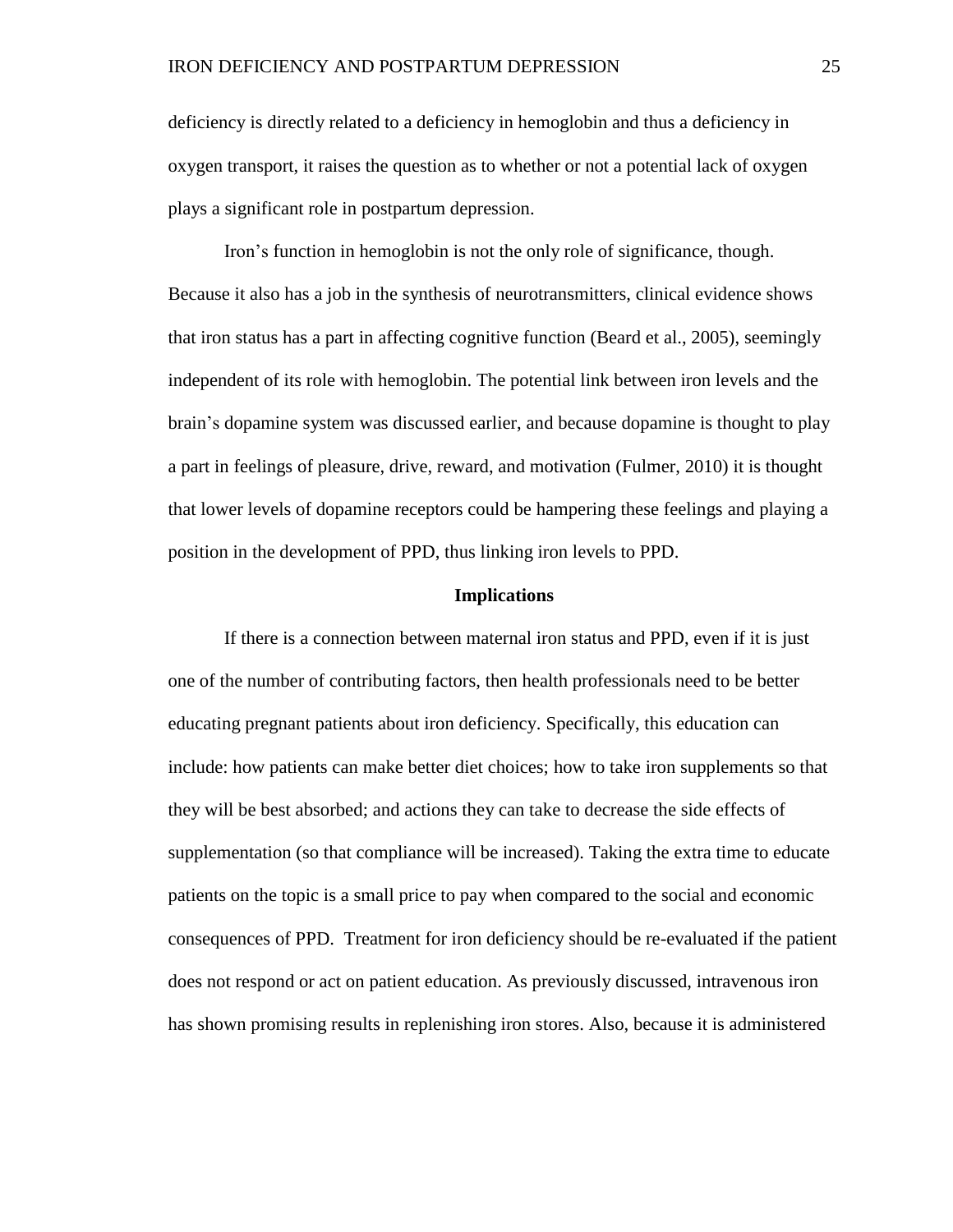as a single infusion, patient compliance is not an issue with this treatment option like it is with oral supplementation.

## **Conclusions**

American culture generally sees the birth of a new child as a happy time in a mother's life, so in the past, when a woman struggled with PPD, it was almost never discussed. Postpartum depression can cause a new mother to face a lack of energy, depressed mood, and have negative thoughts, which is contrary to what culture somewhat expects new mothers to experience in the postpartum period. When a mother has these feelings, she may feel afraid to discuss them as she may feel as if she is wrong to feel the way she does. She may not be aware that those feelings are a part of a mental disorder and that she is not alone in experiencing it. Thus, it is vital for healthcare providers to build a trusting relationship with their patients so that mothers will feel safe enough to express their thoughts and feelings and can receive the help they need. Postpartum depression has the potential to negatively affect the maternal-child relationship and potentially even the child's development (Delrosario et al., 2013). The social impact that this disorder can have should drive medicine to investigate this disorder more deeply so that more links can be made to PPD and it can be better prevented. Clinical evidence appears to point to a relationship between iron deficiency and PPD, but there are many confounding variables to take into account. Regardless of the sometimes blurry connection between iron status and PPD, all pregnant patients should be encouraged to consume adequate iron through diet and daily prenatal vitamins throughout pregnancy as well as into the postpartum period in order to prevent iron deficiency or lessen its potential severity and consequently decrease the risk of developing PPD in the process.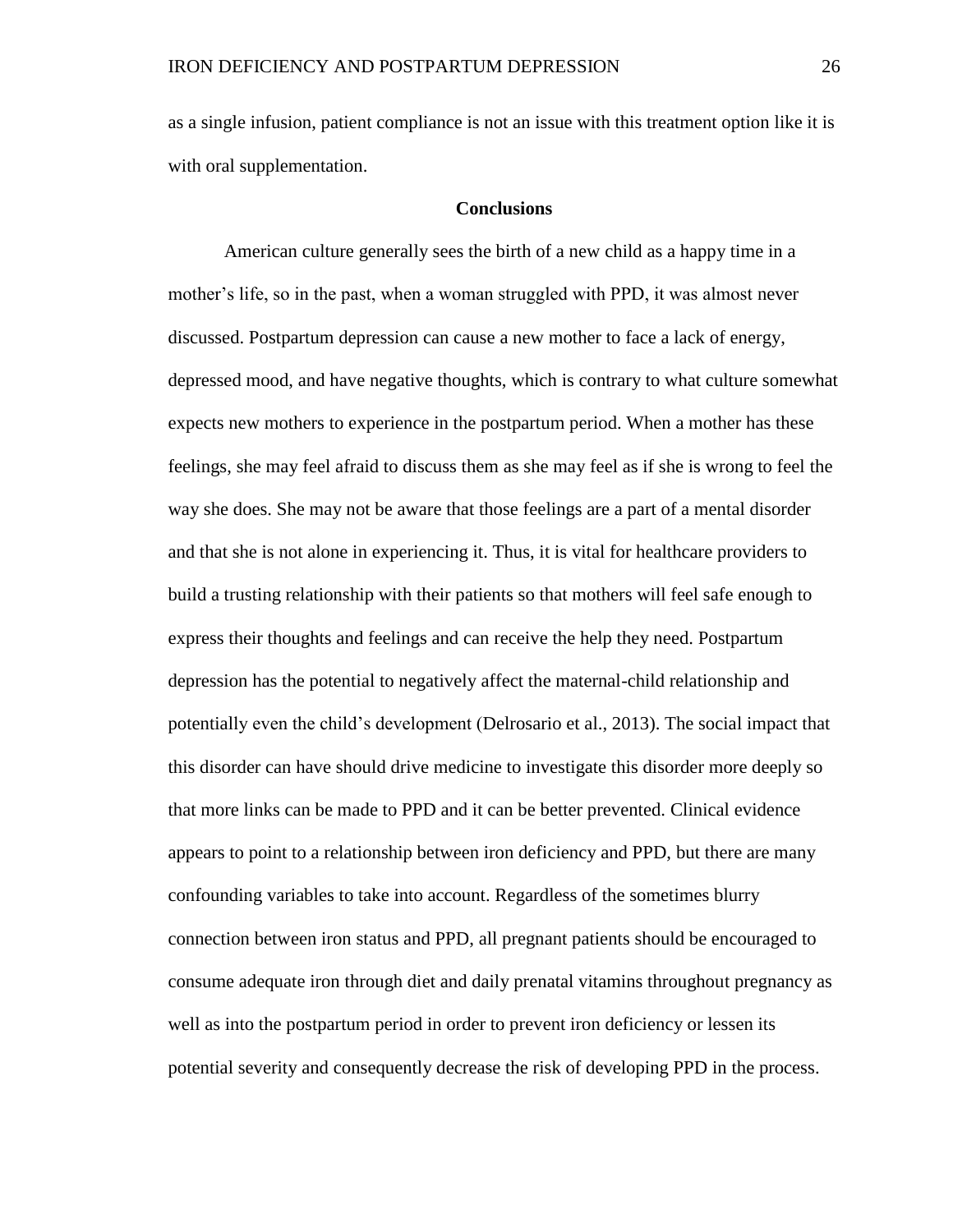The importance of the relationship between PPD and iron deficiency ought to alter the way PPD is viewed. Instead of seeing it as a disorder that is treatable once diagnosed, thinking can be shifted and, ideally, it can instead be seen as having potentially preventable factors. With proper patient education and treatment of preventable factors, the prevalence of PPD could be reduced, having a monumental impact on women's health.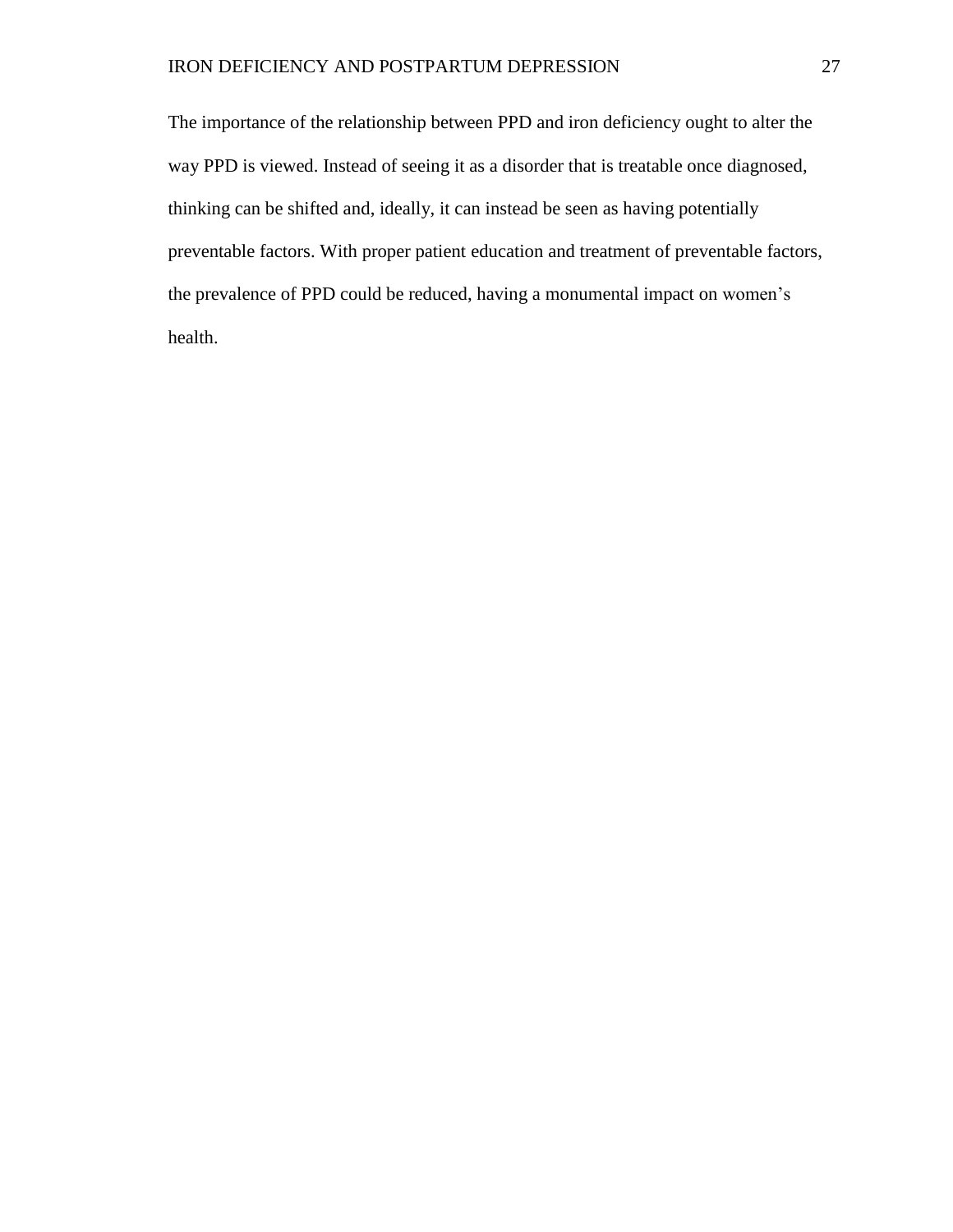#### References

- Albacar, G., Sans, T., Martín-Santos, R., García-Esteve, L., Guillamat, R., Sanjuan, J., & Vilella, E. (2011). An association between plasma ferritin concentrations measured 48h after delivery and postpartum depression. *Journal of Affective Disorders, 131*(1-3), 136-142. doi:10.1016/j.jad.2010.11.006
- American Psychiatric Association. (2013). *Diagnostic and statistical manual of mental disorders* (5th ed.). Washington, DC: Author.
- Armony-Sivan, R., Shao, J., Li, M., Zhao, G., Zhao, Z., Xu, G., . . . Lozoff, B. (2012). No relationship between maternal iron status and postpartum depression in two samples in China. *Journal of Pregnancy, 2012*, 1-7. doi:10.1155/2012/521431
- Beard, J. (2001). Iron biology in immune function, muscle metabolism and neuronal functioning. *The Journal of Nutrition, 131*(2), 568-580.
- Beard, J. (2003). Iron deficiency alters brain development and functioning. *Journal of Nutrition*, *133*(5), 1468S-1472S. Retrieved from http://jn.nutrition.org/content/133/5/1468S.full
- Beard, J., & Han, O. (2009). Systemic iron status. *Biochimica et Biophysica Acta, 1790*(7), 584-588. doi: 10.1016/j.bbagen.2008.09.005
- Beard, J., Hendricks, M., Perez, E., Murray-Kolb, L., Berg, A., Vernon-Feagans, L., ... Tomlinson, M. (2005). Maternal iron deficiency anemia affects postpartum emotions and cognition. *The Journal of Nutrition, 135*(2), 267-72. Retrieved from http://jn.nutrition.org/content/135/2/267.long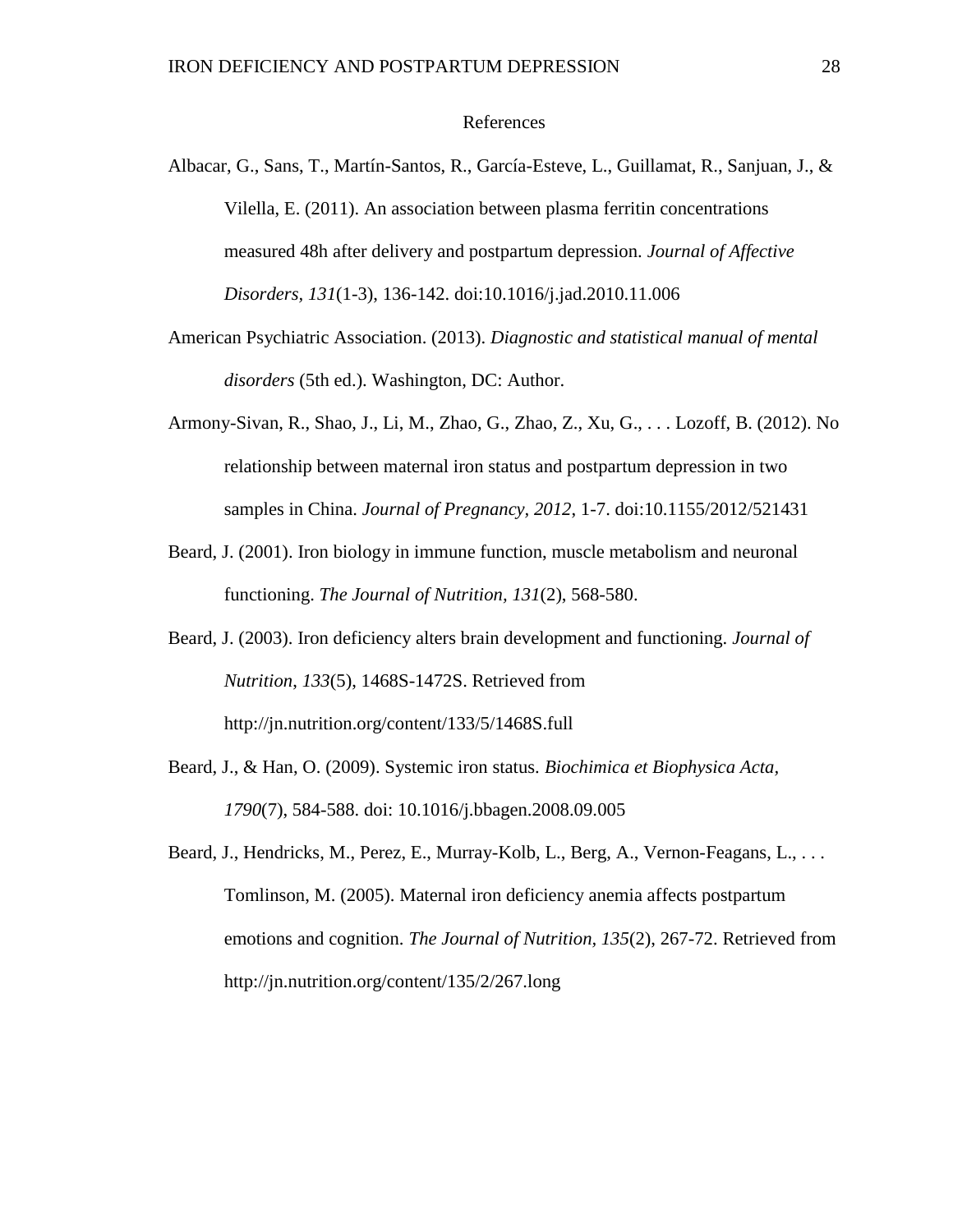- Becuzzi, N., Zimmermann, R., & Krafft, A. (2014). Long-term efficacy of postpartum intravenous iron therapy. *BioMed Research International, 2014*, 1-5. doi:10.1155/2014/815437
- Black, D. W., & Grant, J. E. (2014). *DSM-5 guidebook: The essential companion to the diagnostic and statistical manual of mental disorders* (1st ed.). Washington, DC: American Psychiatric Association.
- Bodnar, L. M., Cogswell, M. E., & McDonald, T. (2005). Have we forgotten the significance of postpartum iron deficiency? *American Journal of Obstetrics and Gynecology, 193*(1), 36-44. doi:10.1016/j.ajog.2004.12.009
- Bozoky, I., & Corwin, E. J. (2002). Fatigue as a predictor of postpartum depression. *Journal of Obstetric, Gynecologic & Neonatal Nursing, 31*(4), 436-443. doi:10.1111/j.1552-6909.2002.tb00066.x
- Bunevicius, A., Kusminskas, L., & Bunevicius, R. (2009). P02-206 Validity of the Edinburgh postnatal depression scale. *European Psychiatry, 24*. doi:10.1016/s0924-9338(09)71129-0
- Camaschella, C. (2015). Iron-deficiency anemia. *New England Journal of Medicine*, *372*(19), 1832-1843. doi:10.1056/nejmra1401038
- Cheng, C., & Pickler, R. H. (2009). Effects of stress and social support on postpartum health of Chinese mothers in the United States. *Res. Nurs. Health Research in Nursing & Health, 32*(6), 582-591. doi:10.1002/nur.20356
- Consigli, A. (2016). Maternal nutrition. In M. Davidson, M. London, & P. Ladewig (Eds.), *Olds' maternal-newborn nursing* (10th ed.) (pp. 322-339). Boston, MA: Pearson.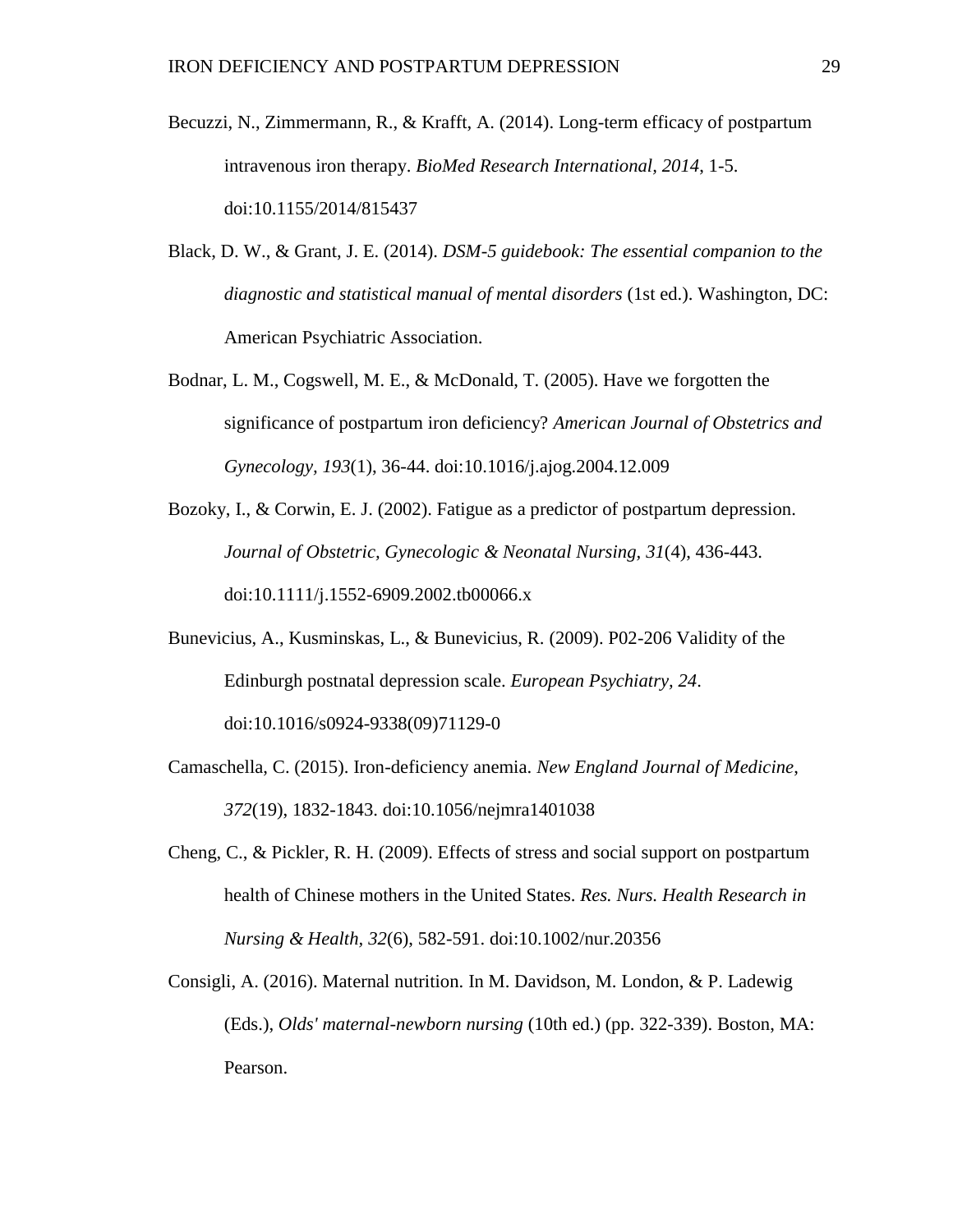- Cox, J. L., Holden, J. M., & Sagovsky, R. (1987). Detection of postnatal depression: Development of the 10-item Edinburgh Postnatal Depression Scale. *The British Journal of Psychiatry, 150*(6), 782-786. doi:10.1192/bjp.150.6.782
- Delrosario, G. A., Chang, A. C., & Lee, E. D. (2013). Postpartum depression: Symptoms, diagnosis, and treatment approaches. *Journal of the American Academy of Physician Assistants, 26*(2), 50-54. doi:10.1097/01720610-201302000-00009
- Ellsworth-Bowers, E. R., & Corwin, E. J. (2012). Nutrition and the psychoneuroimmunology of postpartum depression. *Nutrition Research Reviews, 25*(01), 180-192. doi:10.1017/s0954422412000091
- Fulmer, T. (2010). Targeting dopamine in depression. *Science-Business EXchange, 3*(48), 1. doi:10.1038/scibx.2010.1432
- Grossman, S. (2014a). Disorders of red blood cells. In S. C. Grossman & C. M. Porth (Eds.), *Porth's pathophysiology: Concepts of altered health states* (9th ed.) (pp. 665-687). Philadelphia, PA: Lippincott Williams & Wilkins.
- Grossman, S. (2014b). Structure and function of the respiratory system. In S. C. Grossman & C. M. Porth (Eds.), *Porth's pathophysiology: Concepts of altered health states* (9th ed.) (pp. 898-927). Philadelphia, PA: Lippincott Williams & Wilkins.
- Hallgren, B., & Sourander, P. (1958). The effect of age on the non-haemin iron in the human brain. *Journal of Neurochemistry J Neurochem, 3*(1), 41-51. doi:10.1111/j.1471-4159.1958.tb12607.x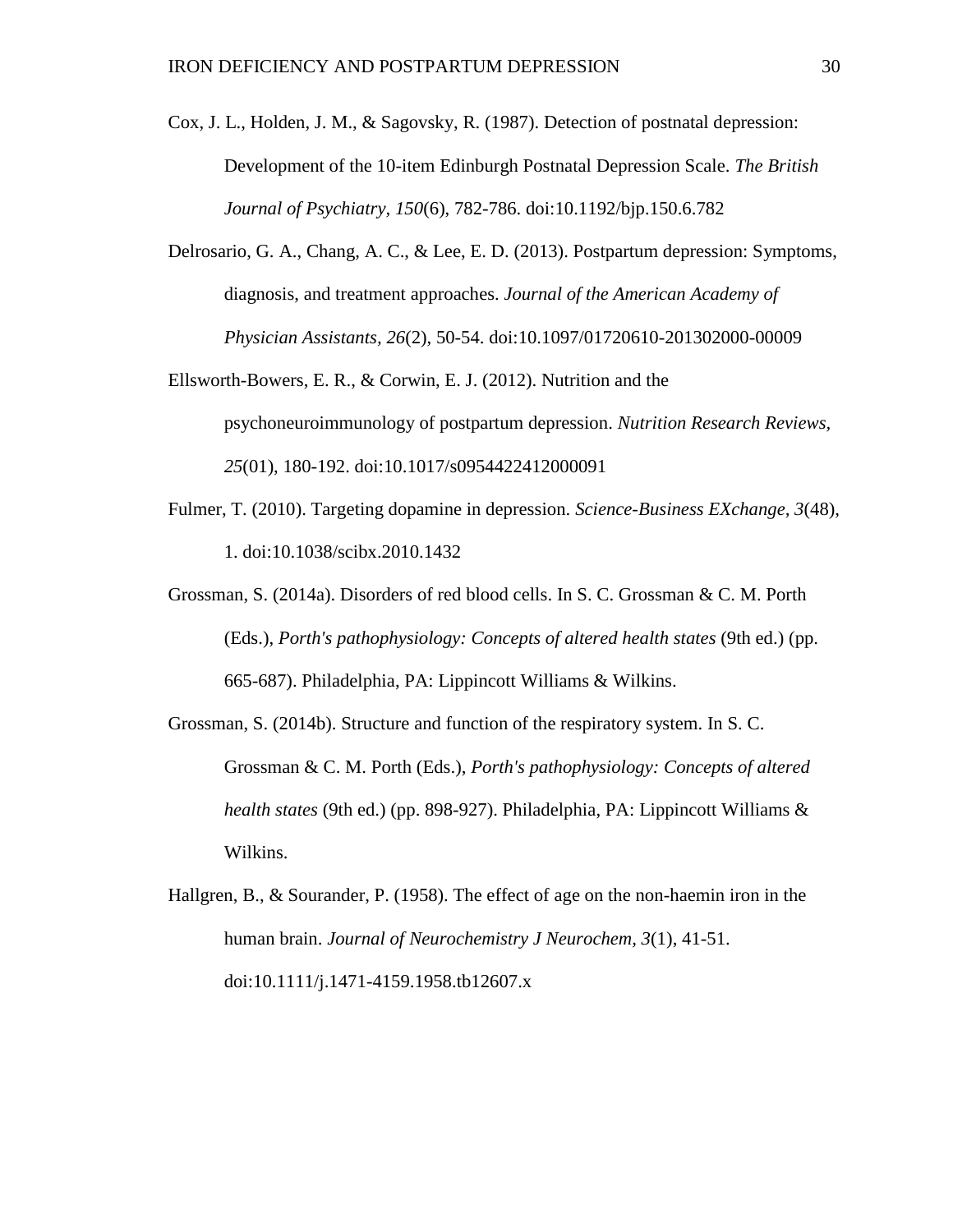- Kim, J., & Wessling-Resnick, M. (2014). Iron and mechanisms of emotional behavior. *The Journal of Nutritional Biochemistry, 25*(11), 1101-1107. doi:10.1016/j.jnutbio.2014.07.003
- Krafft, A., Huch, R., & Breymann, C. (2003). Impact of parturition on iron status in nonanaemic iron deficiency. *Eur J Clin Invest European Journal of Clinical Investigation, 33*(10), 919-923. doi:10.1046/j.1365-2362.2003.01244.x
- Muñoz, M., Villar, I., & Garcia-Erce, J. (2009). An update on iron physiology. *World Journal of Gastroenterology*, *15*(37), 4617-4626. doi:10.3748/wjg.15.4617
- Navarro, P., Ascaso, C., Garcia-Esteve, L., Aguado, J., Torres, A., & Martín-Santos, R. (2007). Postnatal psychiatric morbidity: A validation study of the GHQ-12 and the EPDS as screening tools. *General Hospital Psychiatry, 29*(1), 1-7. doi:10.1016/j.genhosppsych.2006.10.004
- Nutt, D., Demyttenaere, K., Janka, Z., Aarre, T., Bourin, M., Canonico, P. L., . . . Stahl, S. (2007). The other face of depression, reduced positive affect: The role of catecholamines in causation and cure. *Journal of Psychopharmacology, 21*(5), 461-471. doi:10.1177/0269881106069938
- Segre, L., & Davis, W. (2013). *Postpartum depression and perinatal mood disorders in the DSM.* Retrieved from [http://www.postpartum.net/wp](http://www.postpartum.net/wp-content/uploads/2014/11/DSM-5-Summary-PSI.pdf)[content/uploads/2014/11/DSM-5-Summary-PSI.pdf](http://www.postpartum.net/wp-content/uploads/2014/11/DSM-5-Summary-PSI.pdf)
- Wheeler, K., & Grossman, S. (2014). Disorders of thought, emotion, and memory. In S. C. Grossman & C. M. Porth (Eds.), *Porth's pathophysiology: Concepts of altered health states* (9th ed.) (pp. 549-550). Philadelphia, PA: Lippincott Williams & Wilkins.